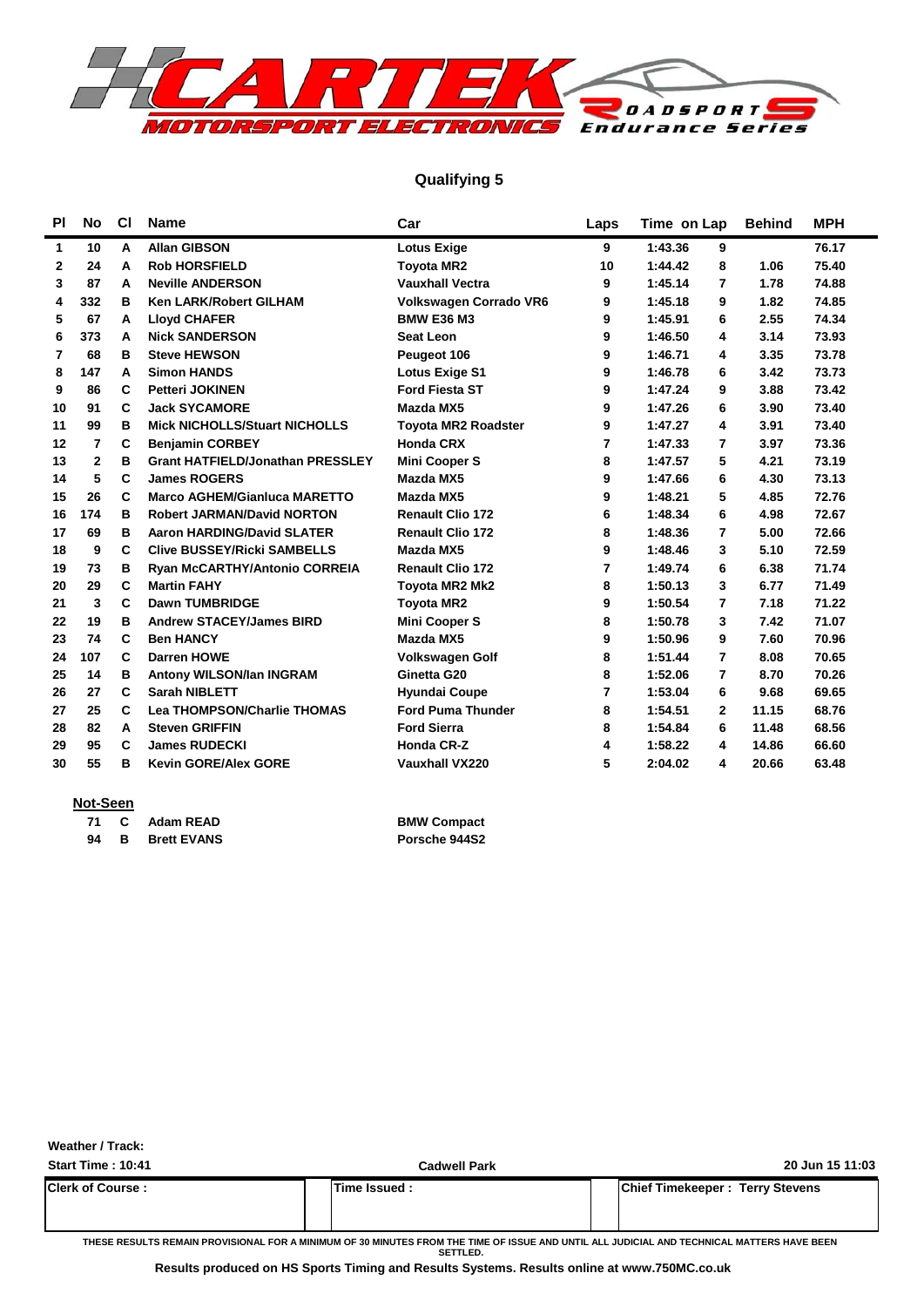## **750MC Cartek Roadsports**

## **LAP TIMES - Qualifying 5**

| $\overline{2}$  | <b>Grant HATFIELD</b>  |                                                                                                                          |  |                |  |                                   |                                                                        |  |  |                |                   |  |  |  |
|-----------------|------------------------|--------------------------------------------------------------------------------------------------------------------------|--|----------------|--|-----------------------------------|------------------------------------------------------------------------|--|--|----------------|-------------------|--|--|--|
|                 |                        | Lap 1 2 3 4 5 6 7 8                                                                                                      |  |                |  |                                   |                                                                        |  |  | $\overline{9}$ | 10                |  |  |  |
|                 | $1 \quad \Box$         |                                                                                                                          |  |                |  |                                   | 2:05.40  2:09.71  1:51.69  1:47.69  1:47.57  3:21.25  2:00.83  1:50.78 |  |  |                |                   |  |  |  |
| $3\phantom{a}$  |                        | <b>Dawn TUMBRIDGE</b>                                                                                                    |  |                |  |                                   |                                                                        |  |  |                |                   |  |  |  |
|                 |                        | Lap 1 2 3 4 5 6 7 8                                                                                                      |  |                |  |                                   |                                                                        |  |  | 9              | 10 <sub>1</sub>   |  |  |  |
|                 |                        | 1 2:14.74 1:57.59 1:57.89 1:56.32 1:53.85 1:54.06 1:50.54 1:57.56 1:53.36                                                |  |                |  |                                   |                                                                        |  |  |                |                   |  |  |  |
| $5\overline{)}$ |                        | <b>James ROGERS</b>                                                                                                      |  |                |  |                                   |                                                                        |  |  |                |                   |  |  |  |
|                 |                        | Lap 1 2 3 4 5 6 7 8                                                                                                      |  |                |  |                                   |                                                                        |  |  | $9^{\circ}$    | 10                |  |  |  |
|                 |                        | 1   1:54.80   1:51.56   1:48.34   1:49.92   1:51.34   1:47.66   1:51.47   1:53.37   1:59.27                              |  |                |  |                                   |                                                                        |  |  |                |                   |  |  |  |
| $\overline{7}$  |                        | <b>Benjamin CORBEY</b>                                                                                                   |  |                |  |                                   |                                                                        |  |  |                |                   |  |  |  |
|                 |                        | Lap 1 2 3 4 5 6 7                                                                                                        |  |                |  |                                   |                                                                        |  |  | 9              | 10 <sup>°</sup>   |  |  |  |
|                 |                        | 1 2:06.28 1:53.55 1:52.73 1:50.39 1:49.81 1:49.23 1:47.33                                                                |  |                |  |                                   |                                                                        |  |  |                |                   |  |  |  |
| 9               |                        | <b>Clive BUSSEY</b>                                                                                                      |  |                |  |                                   |                                                                        |  |  |                |                   |  |  |  |
|                 |                        | Lap 1 2 3 4 5 6 7 8 9                                                                                                    |  |                |  |                                   |                                                                        |  |  |                | 10 <sub>1</sub>   |  |  |  |
|                 |                        | 1   1:56.44   1:51.15   1:48.46   1:48.97   1:49.98   2:57.51   1:57.93   1:52.47   1:52.61                              |  |                |  |                                   |                                                                        |  |  |                |                   |  |  |  |
| 10              |                        | <b>Allan GIBSON</b>                                                                                                      |  |                |  |                                   |                                                                        |  |  |                |                   |  |  |  |
|                 |                        | Lap 1 2 3 4 5 6 7                                                                                                        |  |                |  |                                   |                                                                        |  |  | $\overline{9}$ | 10 <sub>1</sub>   |  |  |  |
|                 |                        |                                                                                                                          |  |                |  |                                   |                                                                        |  |  |                |                   |  |  |  |
| 14              |                        | 1 2:02.33 1:49.82 1:45.74 1:47.17 1:44.74 1:44.39 1:44.57 1:43.42 1:43.36<br><b>Antony WILSON</b><br>Lap 1 2 3 4 5 6 7 8 |  |                |  |                                   |                                                                        |  |  |                |                   |  |  |  |
|                 |                        |                                                                                                                          |  |                |  |                                   |                                                                        |  |  | $9^{\circ}$    | 10                |  |  |  |
|                 |                        | 1  2:08.02  1:58.73  1:56.95  3:06.93  2:06.81  1:58.89  1:52.06  1:52.79                                                |  |                |  |                                   |                                                                        |  |  |                |                   |  |  |  |
| 19              |                        | <b>Andrew STACEY</b>                                                                                                     |  |                |  |                                   |                                                                        |  |  |                |                   |  |  |  |
|                 |                        | Lap 1 2 3 4 5 6 7 8                                                                                                      |  |                |  |                                   |                                                                        |  |  | 9              | 10                |  |  |  |
|                 | $1 \quad \blacksquare$ |                                                                                                                          |  |                |  |                                   | 2:09.11 2:02.74 1:50.78 1:51.33 1:56.91 3:15.78 2:05.70 2:09.33        |  |  |                |                   |  |  |  |
| 24              |                        | <b>Rob HORSFIELD</b>                                                                                                     |  |                |  |                                   |                                                                        |  |  |                |                   |  |  |  |
|                 |                        | $Lap$ $1$ $2$                                                                                                            |  | 3 <sub>1</sub> |  | $\overline{4}$ and $\overline{4}$ | $5 \t\t 6 \t\t 7$                                                      |  |  | $8 - 1$        | $9 \t 10$         |  |  |  |
|                 |                        | 1 $1:52.15$ $1:46.67$ $1:46.03$ $1:47.81$ $1:45.68$ $1:44.74$ $1:47.06$ $1:44.42$ $1:47.24$ $1:45.85$                    |  |                |  |                                   |                                                                        |  |  |                |                   |  |  |  |
| $25\,$          |                        | <b>Lea THOMPSON</b>                                                                                                      |  |                |  |                                   |                                                                        |  |  |                |                   |  |  |  |
|                 |                        | Lap 1 2 3 4 5 6 7 8 9                                                                                                    |  |                |  |                                   |                                                                        |  |  |                | $\sim$ 10         |  |  |  |
|                 |                        | 1   1:54.93   1:54.51   1:55.43   1:55.90   3:41.06   2:05.44   2:17.52   1:56.32                                        |  |                |  |                                   |                                                                        |  |  |                |                   |  |  |  |
| 26              |                        | <b>Marco AGHEM</b>                                                                                                       |  |                |  |                                   |                                                                        |  |  |                |                   |  |  |  |
|                 |                        | Lap 1 2 3 4 5 6 7 8 9                                                                                                    |  |                |  |                                   |                                                                        |  |  |                | $\blacksquare$ 10 |  |  |  |
|                 |                        | 1 2:09.56 1:48.47 1:52.07 1:50.47 1:48.21 2:22.69 2:00.41 1:51.88 2:02.12                                                |  |                |  |                                   |                                                                        |  |  |                |                   |  |  |  |
| 27              |                        | <b>Sarah NIBLETT</b>                                                                                                     |  |                |  |                                   |                                                                        |  |  |                |                   |  |  |  |
|                 |                        | Lap 1 2 3 4 5 6 7 8                                                                                                      |  |                |  |                                   |                                                                        |  |  | $9^{\circ}$    | 10                |  |  |  |
|                 |                        | 1 2:13.53 2:10.13 2:01.20 3:41.36 2:04.77 1:53.04 1:56.07                                                                |  |                |  |                                   |                                                                        |  |  |                |                   |  |  |  |
| 29              |                        | <b>Martin FAHY</b>                                                                                                       |  |                |  |                                   |                                                                        |  |  |                |                   |  |  |  |
|                 |                        | Lap 1 2 3 4 5 6 7 8                                                                                                      |  |                |  |                                   |                                                                        |  |  | 9              | $\sim$ 10         |  |  |  |
|                 |                        | 1    1:57.78    1:52.14    1:50.13    1:51.00    2:50.92    2:04.46    1:55.30    1:52.23                                |  |                |  |                                   |                                                                        |  |  |                |                   |  |  |  |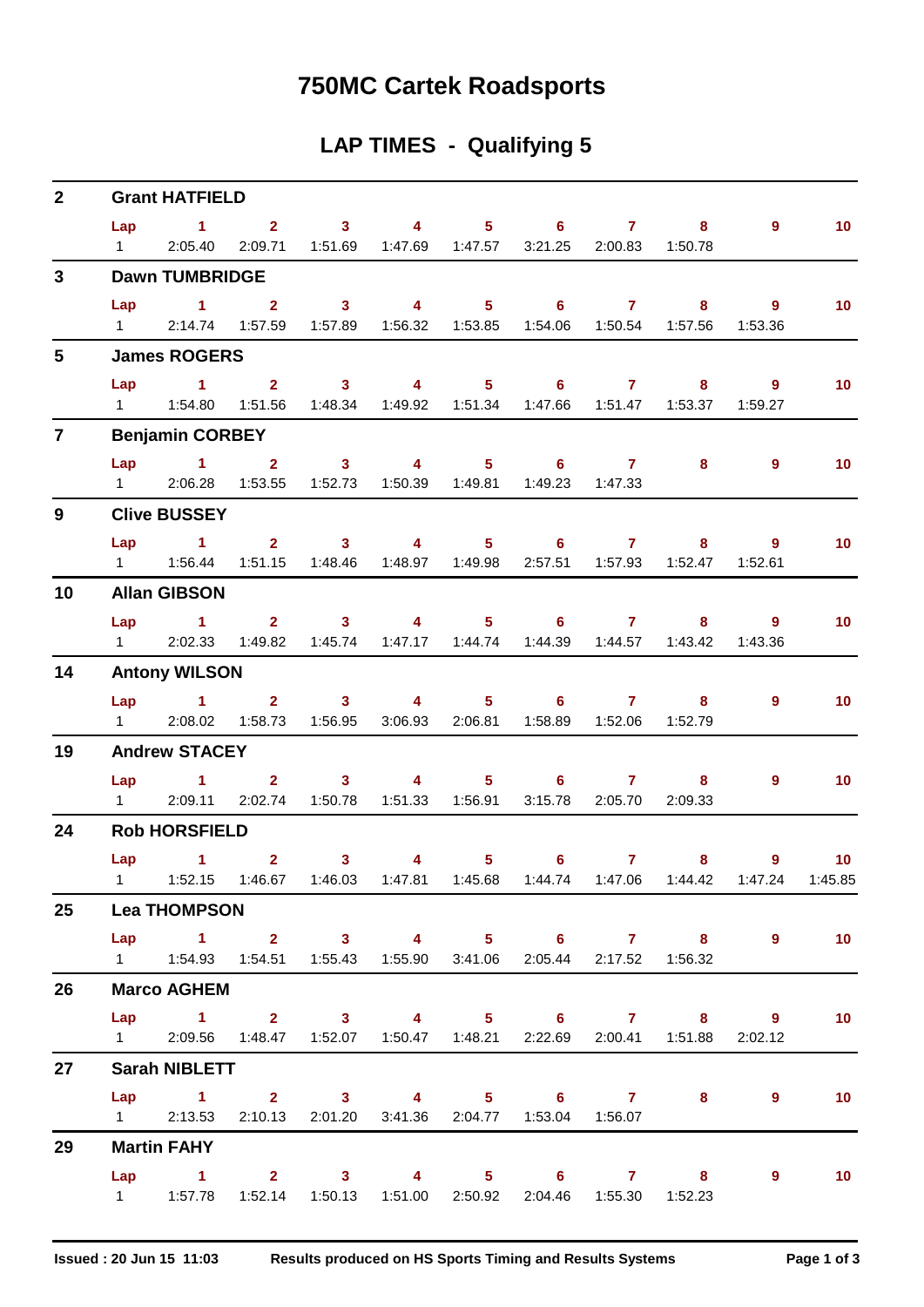| 55  |                | <b>Kevin GORE</b>                                                                                      |  |                                                               |             |                                   |       |                                                                                                     |                   |
|-----|----------------|--------------------------------------------------------------------------------------------------------|--|---------------------------------------------------------------|-------------|-----------------------------------|-------|-----------------------------------------------------------------------------------------------------|-------------------|
|     | Lap            | $1 \qquad 2 \qquad 3 \qquad 4 \qquad 5 \qquad 6 \qquad 7$                                              |  |                                                               |             |                                   | $8 -$ | $9^{\circ}$                                                                                         | 10 <sub>1</sub>   |
|     |                | 1 2:18.27 5:36.42 2:14.67 2:04.02 2:04.30                                                              |  |                                                               |             |                                   |       |                                                                                                     |                   |
| 67  |                | <b>Lloyd CHAFER</b>                                                                                    |  |                                                               |             |                                   |       |                                                                                                     |                   |
|     |                | Lap 1 2 3 4 5 6 7 8<br>1 2:04.22 1:54.27 1:47.05 1:48.64 1:49.35 1:45.91 1:47.49 1:49.30               |  |                                                               |             |                                   |       | - 9<br>1:49.05                                                                                      | 10 <sub>1</sub>   |
| 68  |                | <b>Steve HEWSON</b>                                                                                    |  |                                                               |             |                                   |       |                                                                                                     |                   |
|     | Lap            | $\sim$ $-1$<br>1   1:56.10   1:49.10   1:47.39   1:46.71   1:50.76   1:47.39   1:47.53   1:51.29       |  | $2 \qquad 3 \qquad 4 \qquad 5 \qquad 6 \qquad 7$              |             |                                   |       | $9^{\circ}$<br>$8 - 1$<br>1:49.18                                                                   | 10 <sub>1</sub>   |
| 69  |                | <b>Aaron HARDING</b>                                                                                   |  |                                                               |             |                                   |       |                                                                                                     |                   |
|     |                | Lap 1 2 3 4 5 6 7<br>1   1:54.86   1:49.78   1:48.88   1:49.79   3:42.12   1:57.48   1:48.36   1:53.32 |  |                                                               |             |                                   | 8     | 9                                                                                                   | 10 <sub>1</sub>   |
| 73  |                | <b>Ryan McCARTHY</b>                                                                                   |  |                                                               |             |                                   |       |                                                                                                     |                   |
|     | $1 \quad \Box$ | Lap 1 2 3 4 5 6 7                                                                                      |  | 2:09.32  2:13.55  1:58.53  4:03.30  1:58.70  1:49.74  1:56.29 |             |                                   |       | $8 - 1$<br>$9^{\circ}$                                                                              | 10 <sub>1</sub>   |
| 74  |                | <b>Ben HANCY</b>                                                                                       |  |                                                               |             |                                   |       |                                                                                                     |                   |
|     |                | Lap 1 2 3 4 5 6 7<br>1 2:02.72 1:56.82 1:53.48 1:51.68 1:51.12 1:52.19 1:56.13 1:52.54                 |  |                                                               |             |                                   | 8     | 9<br>1:50.96                                                                                        | 10 <sub>1</sub>   |
| 82  |                | <b>Steven GRIFFIN</b>                                                                                  |  |                                                               |             |                                   |       |                                                                                                     |                   |
|     |                | Lap 1 2 3 4 5 6 7<br>1 2:03.28 2:05.27 1:57.31 1:55.17 1:55.41 1:54.84 1:57.12 2:00.75                 |  |                                                               |             |                                   |       | $9^{\circ}$<br>$8 - 1$                                                                              | 10 <sub>1</sub>   |
| 86  |                | <b>Petteri JOKINEN</b>                                                                                 |  |                                                               |             |                                   |       |                                                                                                     |                   |
|     |                | Lap 1 2 3 4 5 6 7<br>1 2:05.90                                                                         |  | 2:00.95  1:55.67  1:55.20  1:48.10  1:52.59  1:47.62  1:58.14 |             |                                   |       | $8 - 1$<br>9<br>1:47.24                                                                             | 10 <sub>1</sub>   |
| 87  |                | <b>Neville ANDERSON</b>                                                                                |  |                                                               |             |                                   |       |                                                                                                     |                   |
|     |                | $Lap$ 1 2                                                                                              |  | $3 \t 4$                                                      | $5^{\circ}$ | $6 \qquad \qquad 7 \qquad \qquad$ |       | $9^{\circ}$<br>$8 - 1$<br>1 2:00.25 1:50.00 1:49.70 1:46.62 1:47.57 1:47.32 1:45.14 1:46.38 1:54.43 | 10 <sub>1</sub>   |
| 91  |                | <b>Jack SYCAMORE</b>                                                                                   |  |                                                               |             |                                   |       |                                                                                                     |                   |
|     |                | 1   1:54.16   1:51.64   1:48.09   1:49.84   1:52.11   1:47.26   1:52.37   1:52.18   1:59.56            |  |                                                               |             |                                   |       | Lap 1 2 3 4 5 6 7 8 9                                                                               | $\overline{10}$   |
| 95  |                | <b>James RUDECKI</b>                                                                                   |  |                                                               |             |                                   |       |                                                                                                     |                   |
|     |                | Lap 1 2 3 4 5 6 7 8 9<br>1 2:19.39 2:05.73 2:05.63 1:58.22                                             |  |                                                               |             |                                   |       |                                                                                                     | 10                |
| 99  |                | <b>Mick NICHOLLS</b>                                                                                   |  |                                                               |             |                                   |       |                                                                                                     |                   |
|     |                | 1 2:04.40 1:50.44 1:50.16 1:47.27 1:49.08 1:52.83 1:50.03 1:53.28 1:47.32                              |  |                                                               |             |                                   |       | Lap 1 2 3 4 5 6 7 8 9                                                                               | $\overline{10}$   |
| 107 |                | <b>Darren HOWE</b>                                                                                     |  |                                                               |             |                                   |       |                                                                                                     |                   |
|     |                | Lap 1 2 3 4 5 6 7 8 9<br>1 2:09.92 2:22.22 1:59.36 1:56.23 1:54.73 1:53.36 1:51.44 1:58.17             |  |                                                               |             |                                   |       |                                                                                                     | $\blacksquare$ 10 |
| 147 |                | <b>Simon HANDS</b>                                                                                     |  |                                                               |             |                                   |       |                                                                                                     |                   |
|     |                | 1   1:55.65   1:50.98   1:50.49   1:47.20   1:47.60   1:46.78   1:48.17   1:47.42   1:50.91            |  |                                                               |             |                                   |       | Lap 1 2 3 4 5 6 7 8 9                                                                               | $\overline{10}$   |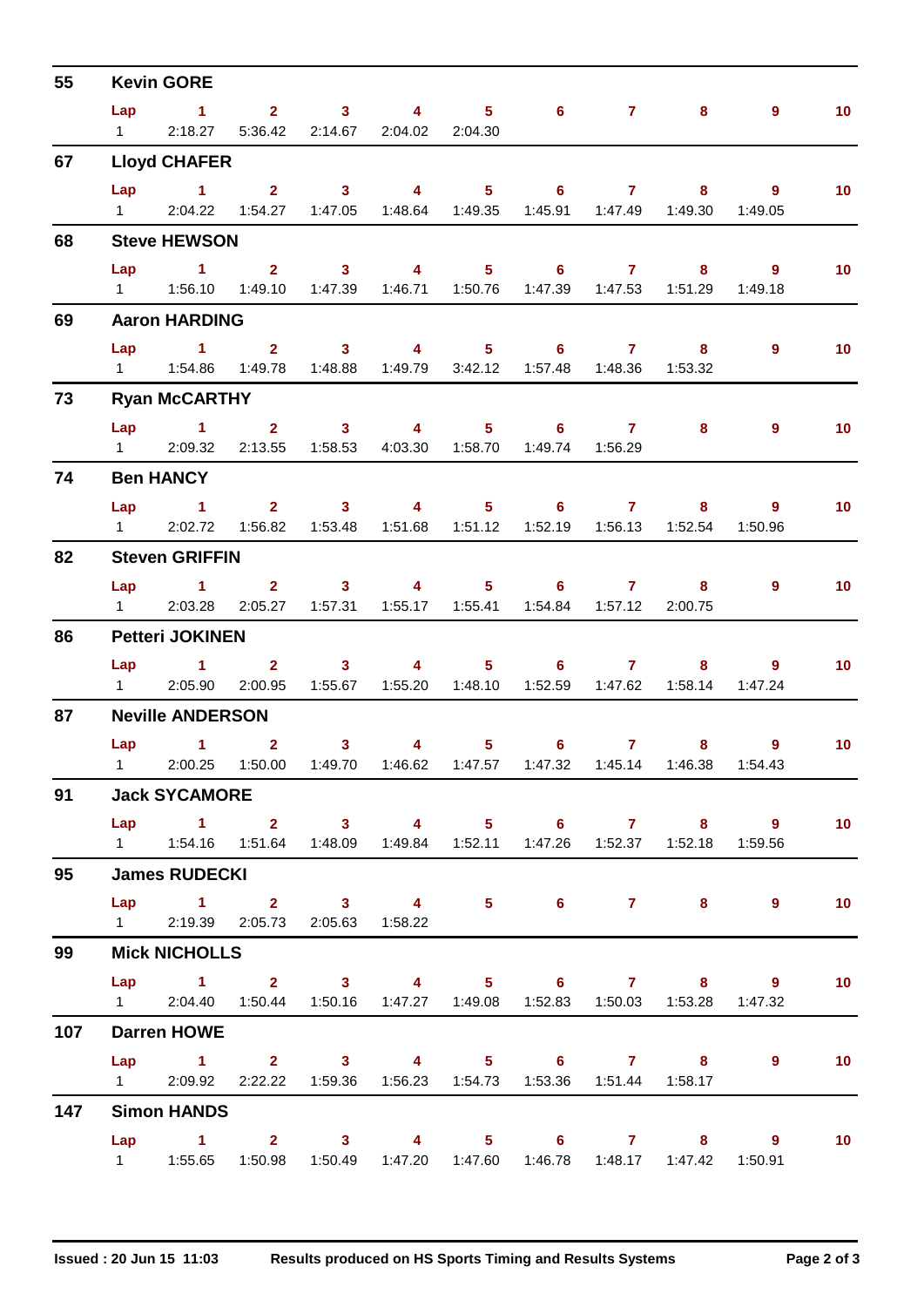| 174 | <b>Robert JARMAN</b> |                       |              |         |         |         |         |         |         |         |    |  |  |  |  |
|-----|----------------------|-----------------------|--------------|---------|---------|---------|---------|---------|---------|---------|----|--|--|--|--|
|     | Lap                  |                       | $\mathbf{2}$ | 3       | 4       | 5       | 6       |         | 8       | 9       | 10 |  |  |  |  |
|     | 1                    | 2:10.67               | 2:00.16      | 1:57.28 | 3:25.49 | 1:56.07 | 1:48.34 |         |         |         |    |  |  |  |  |
| 332 | <b>Ken LARK</b>      |                       |              |         |         |         |         |         |         |         |    |  |  |  |  |
|     | Lap                  |                       | $\mathbf{2}$ | 3       | 4       | 5       | 6       |         | 8       | 9       | 10 |  |  |  |  |
|     | 1                    | 1:56.85               | 1:48.85      | 1:49.47 | 1:46.50 | 3:12.69 | 1:50.80 | 1:47.16 | 1:47.95 | 1:45.18 |    |  |  |  |  |
| 373 |                      | <b>Nick SANDERSON</b> |              |         |         |         |         |         |         |         |    |  |  |  |  |
|     | Lap                  |                       | $\mathbf{2}$ | 3       | 4       | 5       | 6       |         | 8       | 9       | 10 |  |  |  |  |
|     |                      | 1:57.31               | 1:51.30      | 1:48.63 | 1:46.50 | 1:49.47 | 1:48.31 | 1:47.51 | 1:55.32 | 1:51.87 |    |  |  |  |  |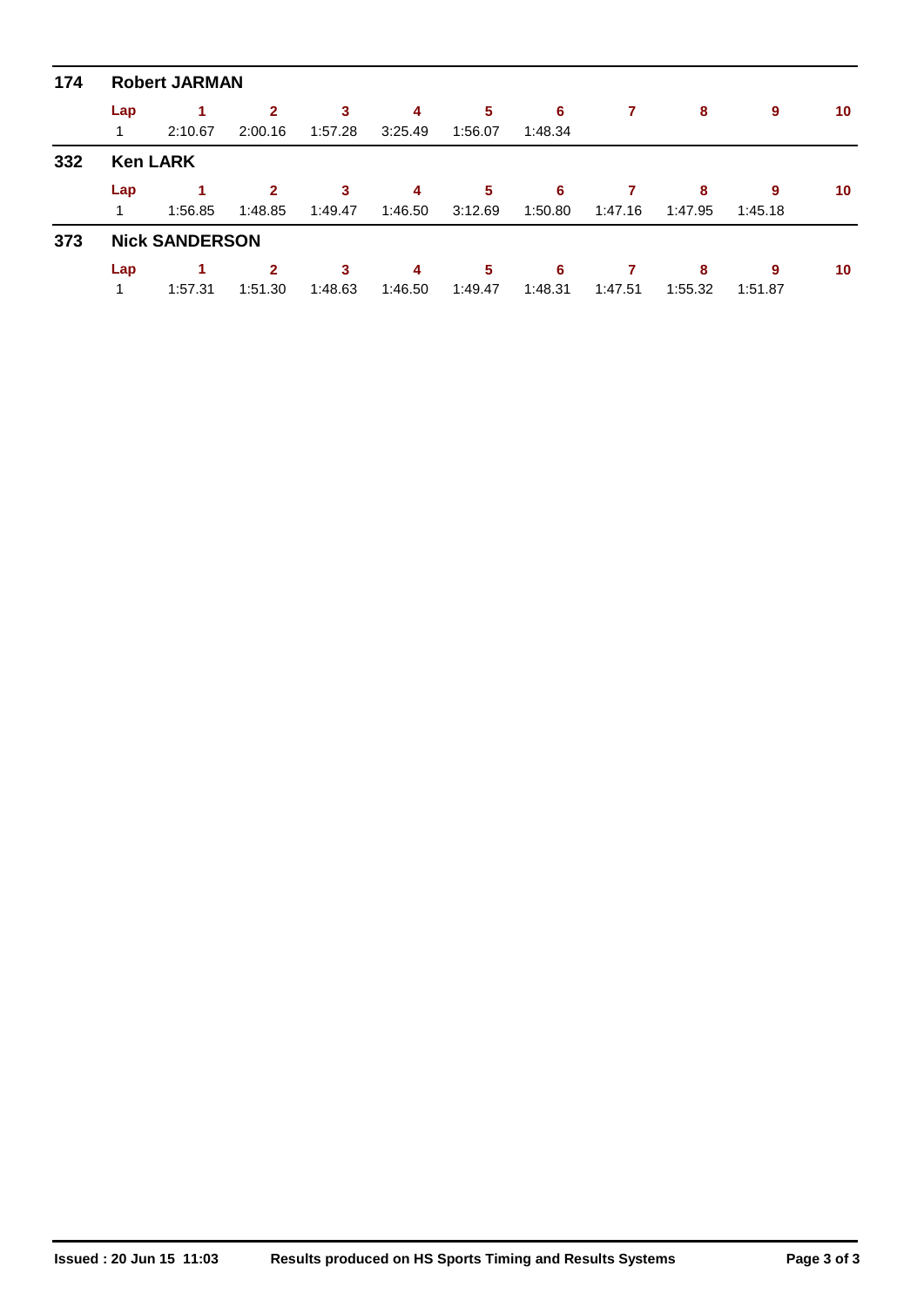## CE GR RA(

## **750MC Cartek Roadsports**

**Race 5**

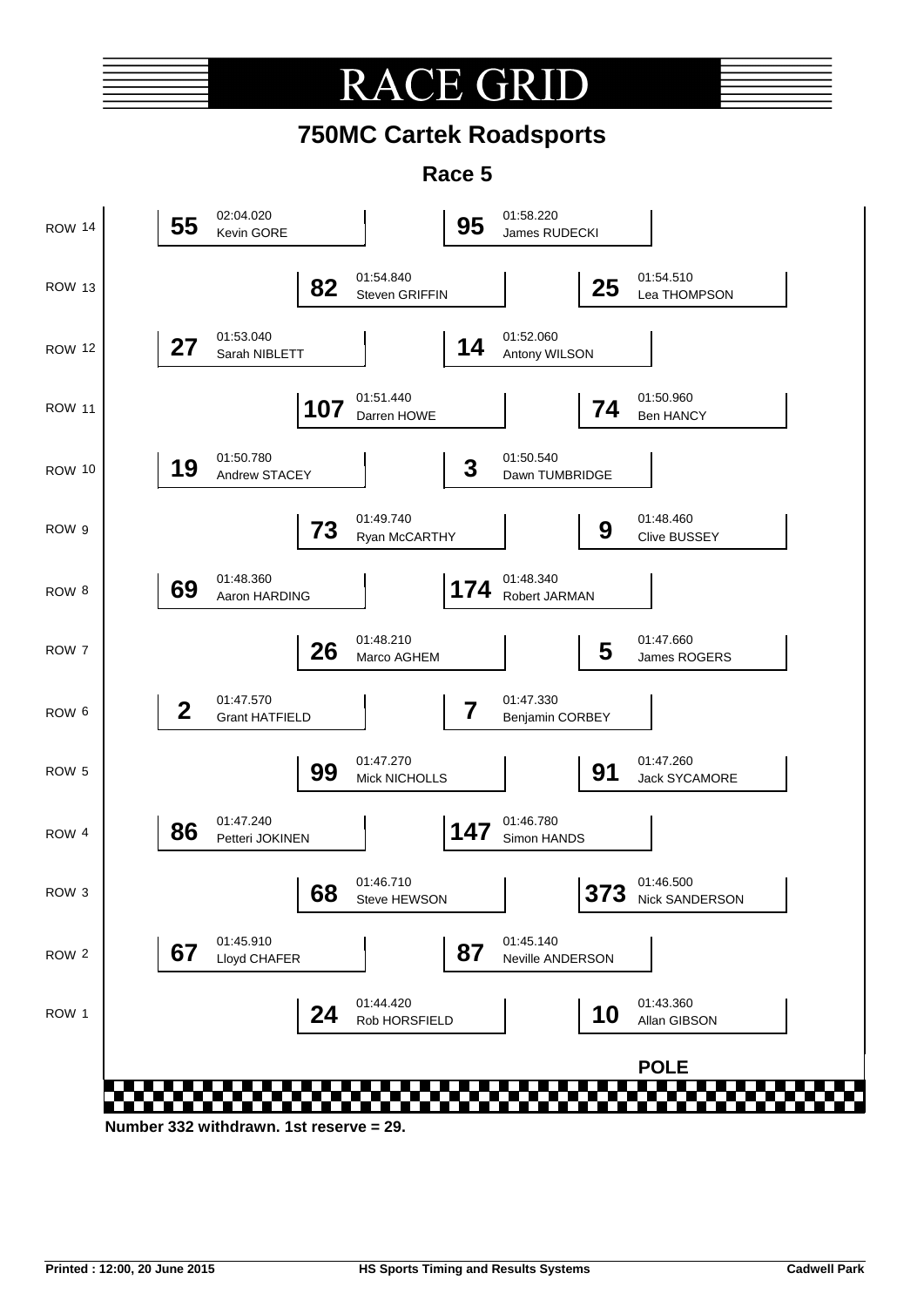

#### **Provisional Results - Race 5**

| PI          | No                    | <b>CI</b> | <b>Name</b>                                       | Laps                       | Time         | <b>Behind MPH</b> | Best Lap on MPH |               |              |           |
|-------------|-----------------------|-----------|---------------------------------------------------|----------------------------|--------------|-------------------|-----------------|---------------|--------------|-----------|
| 1           | 10                    | A         | <b>Allan GIBSON</b>                               | <b>Lotus Exige</b>         | 24           | 45:40.85          |                 | 68.94 1:44.17 | 21           | 75.58     |
| $\mathbf 2$ | 24                    | А         | <b>Rob HORSFIELD</b>                              | <b>Toyota MR2</b>          | 24           | 46:10.72          | 29.87           | 68.20 1:45.13 | 24           | 74.89     |
| 3           | 87                    | A         | <b>Neville ANDERSON</b>                           | <b>Vauxhall Vectra</b>     | 24           | 46:21.60          | 40.75           | 67.93 1:46.06 | 23           | 74.23     |
| 4           | 373                   | A         | <b>Nick SANDERSON</b>                             | <b>Seat Leon</b>           | 24           | 46:58.91          | 1:18.06         | 67.03 1:45.16 | 20           | 74.87     |
| 5           | 68                    | в         | <b>Steve HEWSON</b>                               | Peugeot 106                | 24           | 47:14.51          | 1:33.66         | 66.66 1:47.67 | 22           | 73.12     |
| 6           | $\mathbf{2}$          | в         | <b>Grant HATFIELD/Jonathan</b><br><b>PRESSLEY</b> | <b>Mini Cooper S</b>       | 24           | 47:17.35          | 1:36.50         | 66.60 1:49.32 | 20           | 72.02     |
| 7           | 67                    | A         | <b>Lloyd CHAFER</b>                               | <b>BMW E36 M3</b>          | 23           | 45:41.49          | 1 Lap           | 66.05 1:45.86 | 21           | 74.37     |
| 8           | 99                    | B         | <b>Mick NICHOLLS/Stuart</b><br><b>NICHOLLS</b>    | <b>Toyota MR2 Roadster</b> | 23           | 45:55.93          | 1 Lap           | 65.71 1:47.54 | 19           | 73.21     |
| 9           | $\overline{7}$        | C         | <b>Benjamin CORBEY</b>                            | <b>Honda CRX</b>           | 23           | 46:00.06          | 1 Lap           | 65.61 1:48.01 | 23           | 72.89     |
| 10          | 19                    | в         | <b>Andrew STACEY/James</b><br><b>BIRD</b>         | <b>Mini Cooper S</b>       | 23           | 46:06.44          | 1 Lap           | 65.46 1:50.87 | 21           | 71.01     |
| 11          | 9                     | C         | <b>Clive BUSSEY/Ricki</b><br><b>SAMBELLS</b>      | Mazda MX5                  | 23           | 46:13.93          | 1 Lap           | 65.28 1:47.89 | 23           | 72.97     |
| 12          | 86                    | C         | <b>Petteri JOKINEN</b>                            | <b>Ford Fiesta ST</b>      | 23           | 46:29.34          | 1 Lap           | 64.92 1:51.98 | 23           | 70.31     |
| 13          | 107                   | C         | <b>Darren HOWE</b>                                | Volkswagen Golf            | 23           | 46:29.90          | 1 Lap           | 64.91 1:49.11 | 20           | 72.16     |
| 14          | 91                    | C         | <b>Jack SYCAMORE</b>                              | Mazda MX5                  | 23           | 47:03.99          | 1 Lap           | 64.12 1:53.78 | 21           | 69.20     |
| 15          | 5                     | C         | <b>James ROGERS</b>                               | Mazda MX5                  | 23           | 47:24.04          | 1 Lap           | 63.67 1:52.75 | 20           | 69.83     |
| 16          | 74                    | C         | <b>Ben HANCY</b>                                  | Mazda MX5                  | 23           | 47:36.84          | 1 Lap           | 63.39 1:51.35 | 20           | 70.71     |
| 17          | 27                    | C         | Sarah NIBLETT/Stephen<br><b>AYRES</b>             | <b>Hyundai Coupe</b>       | 22           | 46:05.22          | 2 Laps          | 62.64 1:49.25 | 22           | 72.07     |
| 18          | 14                    | в         | <b>Antony WILSON/Ian INGRAM</b>                   | Ginetta G20                | 22           | 46:06.73          | 2 Laps          | 62.60 1:50.23 | 22           | 71.43     |
| 19          | 3                     | C         | <b>Dawn TUMBRIDGE</b>                             | <b>Toyota MR2</b>          | 22           | 46:24.97          | 2 Laps          | 62.19 1:52.77 | 19           | 69.82     |
| 20          | 26                    | C         | <b>Marco AGHEM/Gianluca</b><br><b>MARETTO</b>     | Mazda MX5                  | 22           | 46:32.84          | 2 Laps          | 62.02 1:52.08 | 22           | 70.25     |
| 21          | 82                    | A         | <b>Steven GRIFFIN</b>                             | <b>Ford Sierra</b>         | 22           | 47:02.96          | 2 Laps          | 61.36 1:53.89 | 21           | 69.13     |
| 22          | 95                    | C         | <b>James RUDECKI</b>                              | <b>Honda CR-Z</b>          | 22           | 47:24.97          | 2 Laps          | 60.88 1:56.11 | 19           | 67.81     |
| 23          | 147                   | A         | <b>Simon HANDS</b>                                | <b>Lotus Exige S1</b>      | 20           | 46:42.61          | 4 Laps          | 56.18 1:53.24 | 20           | 69.53     |
|             | <b>Not-Classified</b> |           |                                                   |                            |              |                   |                 |               |              |           |
|             | 69                    | B         | <b>Aaron HARDING/David</b><br><b>SLATER</b>       | <b>Renault Clio 172</b>    | 21           | 42:07.73          | <b>DNF</b>      | 65.41 1:46.62 | 21           | 73.84     |
|             | 25                    | C         | <b>Lea THOMPSON/Charlie</b><br><b>THOMAS</b>      | <b>Ford Puma Thunder</b>   | 16           | 35:19.89          | <b>DNF</b>      | 59.42 2:01.35 | 16           | 64.88     |
|             | 174                   | в         | <b>Robert JARMAN/David</b><br><b>NORTON</b>       | <b>Renault Clio 172</b>    | 4            | 8:32.79           | <b>DNF</b>      | 61.41 2:01.42 | 4            | 64.84     |
|             | 55                    | B         | <b>Kevin GORE/Alex GORE</b>                       | <b>Vauxhall VX220</b>      | 4            | 9:28.66           | <b>DNF</b>      | 55.38 2:16.07 | 3            | 57.86     |
|             | 73                    | в         | <b>Ryan McCARTHY/Antonio</b><br><b>CORREIA</b>    | <b>Renault Clio 172</b>    | $\mathbf{2}$ | 4:38.42           | <b>DNF</b>      | 56.56 2:12.38 | $\mathbf{2}$ | 59.47     |
|             | <b>Fastest Lap</b>    |           |                                                   |                            |              |                   |                 |               |              |           |
|             | 10                    | A         | <b>Allan GIBSON</b>                               | <b>Lotus Exige</b>         |              |                   |                 | 1:44.17       | 21           | 75.58 Rec |
|             | 69                    | в         | <b>Aaron HARDING/David</b><br><b>SLATER</b>       | <b>Renault Clio 172</b>    |              |                   |                 | 1:46.62       | 21           | 73.84 Rec |
|             | 9                     | C         | <b>Clive BUSSEY/Ricki</b><br><b>SAMBELLS</b>      | Mazda MX5                  |              |                   |                 | 1:47.89       | 23           | 72.97 Rec |

| Weather / Track: | Cloudy / Drying |
|------------------|-----------------|
|------------------|-----------------|

| <b>Start Time: 15:18</b> | <b>Cadwell Park</b> | 20 Jun 15 16:07                        |
|--------------------------|---------------------|----------------------------------------|
| <b>Clerk of Course:</b>  | Time Issued:        | <b>Chief Timekeeper: Terry Stevens</b> |
|                          |                     |                                        |

**THESE RESULTS REMAIN PROVISIONAL FOR A MINIMUM OF 30 MINUTES FROM THE TIME OF ISSUE AND UNTIL ALL JUDICIAL AND TECHNICAL MATTERS HAVE BEEN SETTLED.**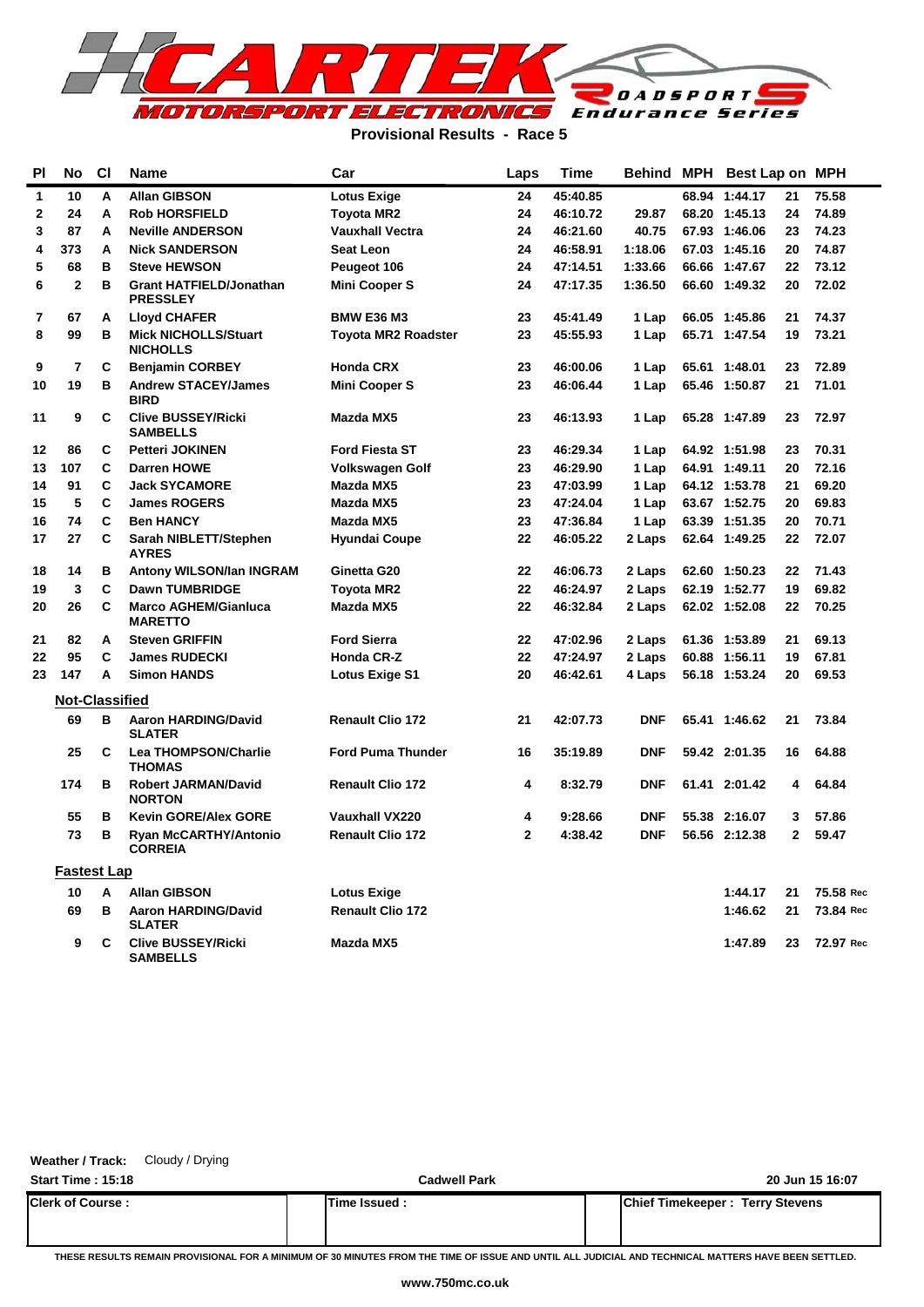# Lap Chart 750MC Cartek Roadsports - Race 5

|    | Lap 1       |             | Lap <sub>2</sub> |              | Lap <sub>3</sub> |     | Lap 4       |    | Lap <sub>5</sub> |    | Lap6         |    | Lap <sub>7</sub> |    | Lap <sub>8</sub> |                | Lap <sub>9</sub> |    | Lap <sub>10</sub> |
|----|-------------|-------------|------------------|--------------|------------------|-----|-------------|----|------------------|----|--------------|----|------------------|----|------------------|----------------|------------------|----|-------------------|
| No | Time        | No          | <b>Time</b>      | No           | Time             | No  | <b>Time</b> | No | Time             | No | Time         | No | Time             | No | Time             | No             | <b>Time</b>      | No | Time              |
|    | 10 2:03.50  |             | 10 3:59.41       |              | 10 5:53.55       | 10  | 7:46.11     |    | 10 9:37.39       |    | 10 11:31.82  |    | 10 13:26.07      |    | 10 15:17.78      |                | 373 17:55.68     |    | 2 19:51.76        |
|    | 24 2:07.36  |             | 24 4:06.69       | 24           | 6:04.85          | 24  | 8:02.92     |    | 24 9:58.95       |    | 24 11:54.37  |    | 95 13:38.68 *1   |    | 27 15:19.43 *1   |                | 2 17:56.07       |    | 82 19:58.34 *1    |
|    | 87 2:13.19  |             | 87 4:15.91       | 87           | 6:16.99          | 87  | 8:14.67     |    | 87 10:13.09      |    | 87 12:10.39  |    | 82 13:38.96 *1   |    | 24 15:44.06      |                | 69 18:03.38      |    | 95 19:59.43 *1    |
|    | 373 2:14.89 |             | 373 4:16.99      |              | 373 6:18.27      | 2   | 8:15.55     |    | 373 10:14.72     |    | 373 12:11.58 |    | 24 13:48.18      |    | 82 15:45.98 *1   |                | 19 18:05.08      |    | 69 19:59.79       |
|    | 68 2:15.15  |             | 68 4:17.64       | $\mathbf{2}$ | 6:19.06          | 373 | 8:16.37     |    | 2 10:15.04       |    | 2 12:12.17   |    | 87 14:05.49      |    | 95 15:46.95 *1   |                | 67 18:12.68      |    | 19 20:00.74       |
|    | 147 2:16.84 |             | 69 4:21.44       | 68           | 6:20.02          | 68  | 8:18.67     |    | 68 10:15.65      |    | 68 12:13.88  |    | 373 14:06.46     |    | 87 16:00.37      |                | 99 18:18.60      |    | 67 20:06.19       |
|    | 67 2:17.64  | $2^{\circ}$ | 4.21.81          | 69           | 6:20.22          | 69  | 8:18.88     |    | 69 10:15.99      |    | 69 12:14.26  |    | 2 14:07.18       |    | 373 16:01.81     | $\overline{7}$ | 18:19.80         |    | 99 20:14.50       |
|    | 69 2:18.13  |             | 67 4:23.57       | 19           | 6:23.88          | 19  | 8:21.16     |    | 19 10:17.35      |    | 19 12:14.82  |    | 68 14:10.11      |    | 2 16:02.34       | 9              | 18:20.34         |    | 7 20:15.84        |
|    | 2 2:19.19   |             | 19 4:24.85       | 67           | 6:26.95          | 67  | 8:27.71     |    | 67 10:26.62      |    | 67 12:24.66  |    | 69 14:10.37      |    | 68 16:05.96      |                | 86 18:29.34      |    | 9 20:16.81        |
| 5. | 2:19.65     | 5.          | 4:24.96          | 9            | 6:27.86          | 9   | 8:28.77     |    | 9 10:27.79       |    | 9 12:26.03   |    | 19 14:10.98      |    | 19 16:06.71      |                | 5 18:33.75       |    | 86 20:26.64       |
|    | 86 2:20.34  | 9           | 4:25.96          |              | 6:28.33          | 5   | 8:30.00     |    | 7 10:28.96       |    | 7 12:27.26   |    | 67 14:21.01      |    | 69 16:07.39      |                | 107 18:33.92     |    | 107 20:31.00      |
| 91 | 2:20.36     | 91          | 4:27.18          | 91           | 6:28.58          | 7   | 8:30.33     |    | 99 10:30.36      |    | 99 12:28.22  |    | 7 14:24.47       |    | 67 16:17.46      |                | 10 18:40.66      |    | 5 20:33.50        |
|    | 19 2:21.05  |             | 86 4:27.48       | 7            | 6:28.65          | 99  | 8:31.21     |    | 5 10:30.49       |    | 5 12:31.09   |    | 99 14:26.32      |    | 16:21.46         |                | 91 18:41.64      |    | 10 20:33.82       |
|    | 9 2:21.30   | 7           | 4:27.66          | 86           | 6:29.79          | 91  | 8:32.28     |    | 86 10:33.67      |    | 86 12:32.73  |    | 9 14:26.75       |    | 99 16:22.51      |                | 74 19:01.30      |    | 91 20:41.42       |
|    | 7 2:21.86   |             | 99 4:27.84       | 99           | 6:30.12          | 174 | 8:32.79     |    | 91 10:34.42      |    | 91 12:39.11  |    | 5 14:31.24       | 9  | 16:23.78         |                | 87 19:08.11      |    | 27 20:56.44 *1    |
|    | 99 2:22.39  |             | 174 4:28.65      |              | 174 6:31.37      | 86  | 8:33.66     |    | 107 10:45.51     |    | 107 12:44.39 |    | 86 14:31.75      |    | 86 16:30.75      |                | 24 19:09.94      |    | 87 21:03.37       |
|    | 174 2:23.58 |             | 26 4:33.43       | 26           | 6:41.24          |     | 107 8:45.18 |    | 74 10:49.88      |    | 74 12:53.17  |    | 91 14:38.64      | 5. | 16:32.19         |                | 68 19:17.86      |    | 24 21:05.39       |
|    | 26 2:23.87  |             | 74 4:35.51       |              | 74 6:41.32       | 74  | 8:45.35     |    | 26 10:57.41      |    | 26 13:03.78  |    | 107 14:41.68     |    | 107 16:37.74     |                | 3 19:18.05       |    | 373 21:11.19      |
|    | 73 2:26.04  |             | 73 4:38.42       |              | 107 6:42.95      | 26  | 8:50.14     |    | 27 11:00.11      |    | 3 13:06.08   |    | 74 14:56.59      |    | 91 16:37.92      |                | 147 19:20.97     |    | 68 21:17.85       |
|    | 74 2:27.03  |             | 107 4:38.67      | 27           | 6:47.73          | 27  | 8:54.69     |    | 3 11:01.39       |    | 14 13:08.60  |    | 26 15:09.28      |    | 74 16:58.94      |                | 26 19:23.09      |    | 3 21:21.82        |
|    | 107 2:28.35 |             | 27 4:39.57       | 3            | 6:49.29          | 3   | 8:55.82     |    | 25 11:03.73      |    | 147 13:09.33 |    | 3 15:09.59       |    | 3 17:13.95       |                | 14 19:23.59      |    | 26 21:26.90       |
|    | 27 2:29.85  | 3           | 4:40.80          | 25           | 6:49.98          | 25  | 8:56.69     |    | 14 11:03.78      |    | 25 13:10.67  |    | 147 15:14.80     |    | 26 17:16.72      |                | 25 19:25.04      |    | 25 21:30.16       |
|    | 3 2:31.55   |             | 25 4:41.52       |              | 14 6:51.55       | 14  | 8:57.46     |    | 147 11:05.36     |    | 27 13:12.33  |    | 14 15:15.59      |    | 147 17:17.83     |                |                  |    |                   |
|    | 25 2:31.98  |             | 14 4:42.96       |              | 147 6:54.86      | 147 | 8:59.83     |    | 82 11:28.01      |    |              |    | 25 15:17.18      |    | 14 17:20.98      |                |                  |    |                   |
|    | 14 2:32.53  |             | 147 4:46.22      | 82           | 7:09.11          | 82  | 9:18.27     |    | 95 11:28.55      |    |              |    |                  |    | 25 17:21.95      |                |                  |    |                   |
|    | 82 2:37.94  |             | 82 4:55.69       | 95           | 7:12.05          | 95  | 9:19.26     |    |                  |    |              |    |                  |    | 27 17:27.00      |                |                  |    |                   |
|    | 55 2:38.86  |             | 55 4:56.15       |              | 55 7:12.22       | 55  | 9:28.66     |    |                  |    |              |    |                  |    | 82 17:51.29      |                |                  |    |                   |
|    | 95 2:39.65  |             | 95 4:57.19       |              |                  |     |             |    |                  |    |              |    |                  |    | 95 17:52.83      |                |                  |    |                   |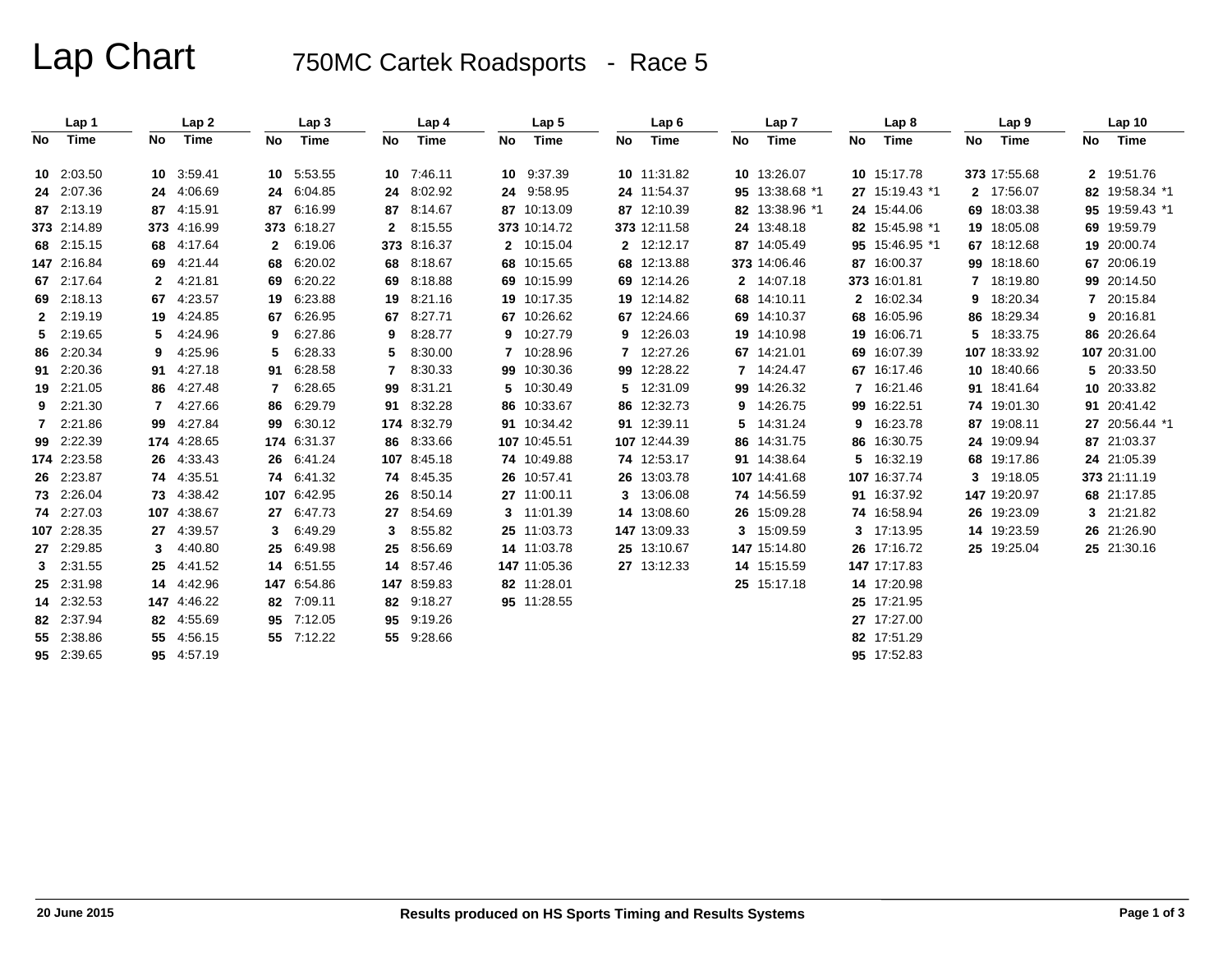# Lap Chart 750MC Cartek Roadsports - Race 5

|      | Lap 11         |     | Lap <sub>12</sub> |     | Lap <sub>13</sub> |     | Lap <sub>14</sub> |    | Lap <sub>15</sub> |    | Lap <sub>16</sub> |     | Lap 17          |     | Lap <sub>18</sub> |     | Lap <sub>19</sub> |    | Lap20           |
|------|----------------|-----|-------------------|-----|-------------------|-----|-------------------|----|-------------------|----|-------------------|-----|-----------------|-----|-------------------|-----|-------------------|----|-----------------|
| No l | Time           | No. | Time              | No. | Time              | No. | Time              | No | Time              | No | Time              | No. | Time            | No. | Time              | No. | Time              | No | Time            |
|      | 2 21:46.05     |     | 2 23:39.59        |     | 2 25:32.61        |     | 2 27:26.04        |    | 10 29:35.23       |    | 10 31:24.19       |     | 10 33:10.21     |     | 10 34:57.77       |     | 10 36:46.06       |    | 10 38:30.51     |
|      | 69 21:56.56    |     | 19 23:53.87       |     | 86 25:36.16 *1    | 7   | 27:26.74 *1       |    | 95 29:37.86 *2    |    | 86 31:25.85 *1    |     | 7 33:11.57 *1   |     | 14 34:57.88 *2    |     | 19 36:48.02 *1    |    | 69 38:33.88 *1  |
|      | 19 21:57.12    |     | 107 24:03.93 *1   |     | 19 25:47.71       | 9   | 27:27.38 *1       |    | 5 29:48.04 *1     |    | 9 31:26.88 *1     |     | 25 33:18.54 *2  |     | 3 35:00.04 *2     |     | 27 36:49.58 *2    |    | 19 38:39.85 *1  |
|      | 82 22:03.83 *1 |     | 7 24:06.60        |     | 5 25:50.48 *1     |     | 99 27:29.36 *1    |    | 91 29:50.07 *1    |    | 82 31:30.86 *2    |     | 86 33:18.73 *1  |     | 99 35:00.65 *1    |     | 14 36:51.13 *2    |    | 99 38:40.41 *1  |
|      | 99 22:09.72    |     | 9 24:08.81        |     | 91 25:51.54 *1    |     | 95 27:35.66 *2    |    | 107 29:52.03 *1   |    | 95 31:39.35 *2    |     | 9 33:19.67 *1   |     | 26 35:01.07 *2    |     | 99 36:52.87 *1    |    | 27 38:41.53 *2  |
|      | 7 22:10.73     |     | 82 24:11.09 *1    |     | 10 26:01.15       |     | 86 27:36.09 *1    |    | 24 30:17.11       |    | 5 31:43.79 *1     |     | 82 33:30.14 *2  |     | 7 35:01.70 *1     |     | 36:53.91 *1       |    | 7 38:42.96 *1   |
|      | 9 22:12.42     |     | 10 24:12.16       |     | 107 26:03.44 *1   |     | 10 27:48.73       |    | 87 30:17.59       |    | 107 31:43.84 *1   |     | 107 33:34.94 *1 |     | 86 35:12.11 *1    | 3   | 36:57.08 *2       |    | 14 38:44.46 *2  |
|      | 74 22:18.42 *1 |     | 74 24:25.98 *1    |     | 74 26:25.28 *1    |     | 5 27:52.22 *1     |    | 74 30:23.70 *1    |    | 91 31:46.82 *1    |     | 95 33:40.91 *2  |     | 9 35:12.92 *1     |     | 26 36:58.15 *2    |    | 3 38:50.43 *2   |
|      | 10 22:24.39    |     | 87 24:46.94       |     | 87 26:37.34       |     | 91 27:54.36 *1    |    | 2 30:33.63        |    | 24 32:04.13       |     | 91 33:41.72 *1  |     | 25 35:19.89 *2    |     | 147 36:59.58 *4   |    | 26 38:53.11 *2  |
|      | 86 22:25.25    |     | 24 24:49.95       |     | 147 26:40.39 *3   |     | 107 27:58.27 *1   |    | 373 30:50.14      |    | 87 32:05.43       |     | 5 33:44.77 *1   |     | 107 35:27.58 *1   |     | 9 37:04.78 *1     |    | 9 38:54.08 *1   |
|      | 5 22:31.97     |     | 26 24:52.25 *1    |     | 24 26:40.43       |     | 74 28:24.32 *1    |    | 68 30:53.61       |    | 74 32:20.02 *1    |     | 24 33:50.52     |     | 82 35:29.02 *2    |     | 86 37:05.40 *1    |    | 147 38:56.71 *4 |
|      | 91 22:40.67    |     | 25 24:54.36 *1    |     | 26 27:00.89 *1    |     | 87 28:25.81       |    | 147 30:54.63 *3   |    | 2 32:34.41        |     | 87 33:53.23     |     | 24 35:37.57       |     | 107 37:19.35 *1   |    | 86 38:58.23 *1  |
|      | 14 22:47.75 *1 |     | 3 24:55.64 *1     |     | 3 27:01.23 *1     |     | 24 28:27.33       |    | 19 30:58.69       |    | 373 32:41.11      |     | 74 34:15.23 *1  |     | 91 35:37.94 *1    |     | 24 37:23.95       |    | 24 39:09.10     |
|      | 87 22:56.25    |     | 14 24:58.76 *1    |     | 373 27:03.24      |     | 147 28:50.68 *3   |    | 3 31:02.67 *1     |    | 68 32:43.80       |     | 2 34:26.99      |     | 87 35:40.73       |     | 82 37:26.46 *2    |    | 107 39:10.43 *1 |
|      | 24 22:56.61    |     | 373 25:05.86      |     | 25 27:03.86 *1    |     | 19 28:55.26       |    | 26 31:03.47 *1    |    | 147 32:53.39 *3   |     | 373 34:28.97    |     | 95 35:40.82 *2    |     | 87 37:27.07       |    | 87 39:13.62     |
|      | 27 23:08.18 *1 |     | 68 25:06.30       |     | 68 27:05.63       |     | 373 28:57.19      |    | 14 31:04.00 *1    |    | 19 32:55.55       |     | 68 34:33.68     |     | 5 35:58.08 *1     |     | 91 37:32.16 *1    |    | 82 39:22.66 *2  |
|      | 373 23:10.94   |     | 27 25:11.14 *1    |     | 14 27:07.83 *1    |     | 68 29:00.84       |    | 67 31:04.69       |    | 67 32:58.36       |     | 67 34:52.71     |     | 74 36:09.23 *1    |     | 95 37:39.53 *2    |    | 91 39:27.52 *1  |
|      | 68 23:12.38    |     | 69 25:21.57       |     | 27 27:09.77 *1    |     | 3 29:02.52 *1     |    | 27 31:05.03 *1    |    | 3 33:01.11 *1     |     | 19 34:54.08     |     | 2 36:18.35        |     | 5 37:51.47 *1     |    | 95 39:36.86 *2  |
|      | 95 23:21.61 *1 |     | 67 25:25.00       |     | 82 27:17.67 *1    |     | 26 29:03.21 *1    |    | 69 31:06.38       |    | 27 33:01.47 *1    |     | 147 34:54.08 *3 |     | 373 36:20.81      |     | 74 38:01.58 *1    |    | 5 39:44.29 *1   |
|      | 67 23:24.47    |     | 99 25:25.69       |     | 67 27:18.68       |     | 25 29:07.87 *1    |    | 25 31:14.18 *1    |    | 14 33:02.55 *1    |     | 69 34:54.24     |     | 68 36:22.44       |     | 2 38:08.71        |    | 373 39:53.87    |
|      |                |     | 95 25:32.03 *1    |     | 69 27:20.65       |     | 14 29:08.31 *1    |    | 99 31:18.57       |    | 69 33:02.79       |     | 27 34:55.89 *1  |     | 67 36:41.71       |     | 373 38:08.71      |    | 74 39:53.92 *1  |
|      |                |     |                   |     |                   |     | 27 29:08.68 *1    |    | 7 31:19.92        |    | 26 33:04.11 *1    |     |                 |     | 69 36:43.29       |     | 68 38:10.15       |    | 2 39:58.03      |
|      |                |     |                   |     |                   |     | 67 29:10.04       |    |                   |    | 99 33:09.49       |     |                 |     |                   |     | 67 38:29.23       |    | 68 39:58.38     |
|      |                |     |                   |     |                   |     | 69 29:12.18       |    |                   |    |                   |     |                 |     |                   |     |                   |    |                 |

**99** 29:26.34

**7** 29:27.11

**82** 29:28.03 \*1

**9** 29:28.66

**86** 29:30.03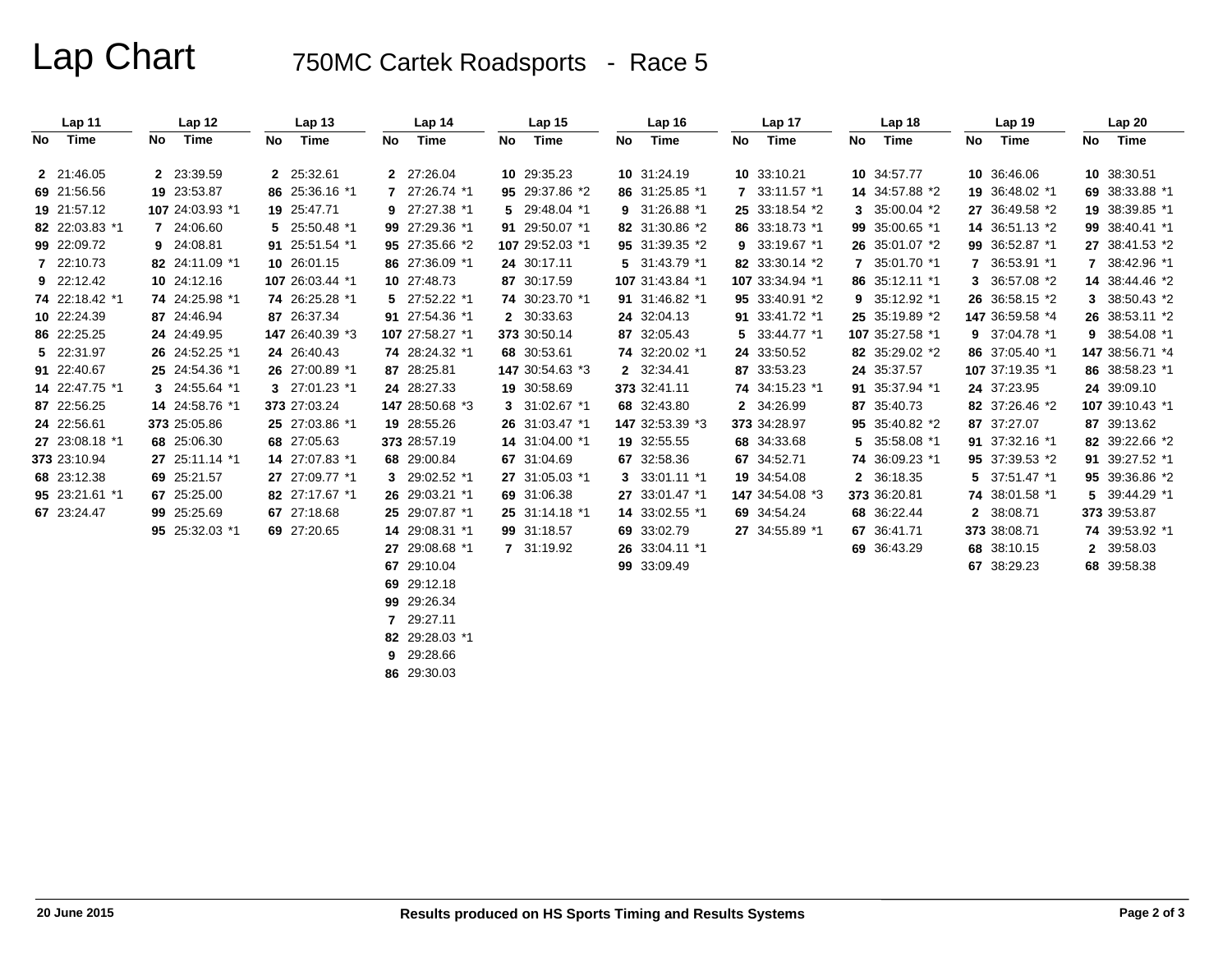# Lap Chart 750MC Cartek Roadsports - Race 5

|    | Lap21           |    | Lap 22          |    | Lap23           |    | Lap24           |    | Lap <sub>25</sub> |    | Lap26 |    | Lap <sub>27</sub> |    | Lap 28 |    | Lap <sub>29</sub> |    | Lap30 |
|----|-----------------|----|-----------------|----|-----------------|----|-----------------|----|-------------------|----|-------|----|-------------------|----|--------|----|-------------------|----|-------|
| No | Time            | No | Time            | No | Time            | No | Time            | No | Time              | No | Time  | No | Time              | No | Time   | No | Time              | No | Time  |
|    | 10 40:14.68     |    | 10 41:59.68     |    | 10 43:53.72     |    | 10 45:40.85     |    |                   |    |       |    |                   |    |        |    |                   |    |       |
|    | 67 40:17.58 *1  |    | 67 42:03.44 *1  |    | 99 44:06.94 *1  |    | 67 45:41.49 *1  |    |                   |    |       |    |                   |    |        |    |                   |    |       |
|    | 69 40:21.11 *1  |    | 69 42:07.73 *1  |    | 7 44:12.05 *1   |    | 99 45:55.93 *1  |    |                   |    |       |    |                   |    |        |    |                   |    |       |
|    | 99 40:29.45 *1  |    | 99 42:18.81 *1  |    | 19 44:15.54 *1  |    | 7 46:00.06 *1   |    |                   |    |       |    |                   |    |        |    |                   |    |       |
|    | 19 40:32.48 *1  |    | 19 42:23.35 *1  |    | 27 44:15.97 *2  |    | 27 46:05.22 *2  |    |                   |    |       |    |                   |    |        |    |                   |    |       |
|    | 7 40:32.93 *1   |    | 7 42:23.91 *1   |    | 14 44:16.50 *2  |    | 19 46:06.44 *1  |    |                   |    |       |    |                   |    |        |    |                   |    |       |
|    | 27 40:33.41 *2  |    | 27 42:24.38 *2  |    | 24 44:25.59     |    | 14 46:06.73 *2  |    |                   |    |       |    |                   |    |        |    |                   |    |       |
|    | 14 40:35.31 *2  |    | 14 42:25.78 *2  |    | 9 44:26.04 *1   |    | 24 46:10.72     |    |                   |    |       |    |                   |    |        |    |                   |    |       |
|    | 3 40:43.20 *2   |    | 9 42:37.19 *1   |    | 3 44:31.59 *2   |    | 9 46:13.93 *1   |    |                   |    |       |    |                   |    |        |    |                   |    |       |
|    | 9 40:43.38 *1   |    | 3 42:38.71 *2   |    | 87 44:32.92     |    | 87 46:21.60     |    |                   |    |       |    |                   |    |        |    |                   |    |       |
|    | 26 40:50.07 *2  |    | 24 42:40.05     |    | 86 44:37.36 *1  |    | 3 46:24.97 *2   |    |                   |    |       |    |                   |    |        |    |                   |    |       |
|    | 86 40:51.44 *1  |    | 86 42:44.73 *1  |    | 107 44:40.10 *1 |    | 86 46:29.34 *1  |    |                   |    |       |    |                   |    |        |    |                   |    |       |
|    | 24 40:54.56     |    | 26 42:46.19 *2  |    | 26 44:40.76 *2  |    | 107 46:29.90 *1 |    |                   |    |       |    |                   |    |        |    |                   |    |       |
|    | 147 40:56.41 *4 |    | 87 42:46.86     |    | 147 44:49.37 *4 |    | 26 46:32.84 *2  |    |                   |    |       |    |                   |    |        |    |                   |    |       |
|    | 107 40:59.54 *1 |    | 107 42:49.36 *1 |    | 82 45:08.53 *2  |    | 147 46:42.61 *4 |    |                   |    |       |    |                   |    |        |    |                   |    |       |
|    | 87 40:59.86     |    | 147 42:54.55 *4 |    | 91 45:09.43 *1  |    | 373 46:58.91    |    |                   |    |       |    |                   |    |        |    |                   |    |       |
|    | 82 41:19.10 *2  |    | 82 43:14.64 *2  |    | 373 45:12.78    |    | 82 47:02.96 *2  |    |                   |    |       |    |                   |    |        |    |                   |    |       |
|    | 91 41:21.76 *1  |    | 91 43:15.54 *1  |    | 68 45:24.71     |    | 91 47:03.99 *1  |    |                   |    |       |    |                   |    |        |    |                   |    |       |
|    | 95 41:32.97 *2  |    | 373 43:26.94    |    | 5 45:26.07 *1   |    | 68 47:14.51     |    |                   |    |       |    |                   |    |        |    |                   |    |       |
|    | 5 41:37.04 *1   |    | 95 43:29.67 *2  |    | 95 45:27.96 *2  |    | 2 47:17.35      |    |                   |    |       |    |                   |    |        |    |                   |    |       |
|    | 373 41:40.43    |    | 5 43:31.11 *1   |    | 2 45:28.03      |    | 5 47:24.04 *1   |    |                   |    |       |    |                   |    |        |    |                   |    |       |
|    | 74 41:45.27 *1  |    | 68 43:35.51     |    | 74 45:29.22 *1  |    | 95 47:24.97 *2  |    |                   |    |       |    |                   |    |        |    |                   |    |       |
|    | 2 41:47.66      |    | 74 43:37.15 *1  |    |                 |    | 74 47:36.84 *1  |    |                   |    |       |    |                   |    |        |    |                   |    |       |
|    | 68 41:47.84     |    | 2 43:38.21      |    |                 |    |                 |    |                   |    |       |    |                   |    |        |    |                   |    |       |
|    |                 |    | 67 43:52.08     |    |                 |    |                 |    |                   |    |       |    |                   |    |        |    |                   |    |       |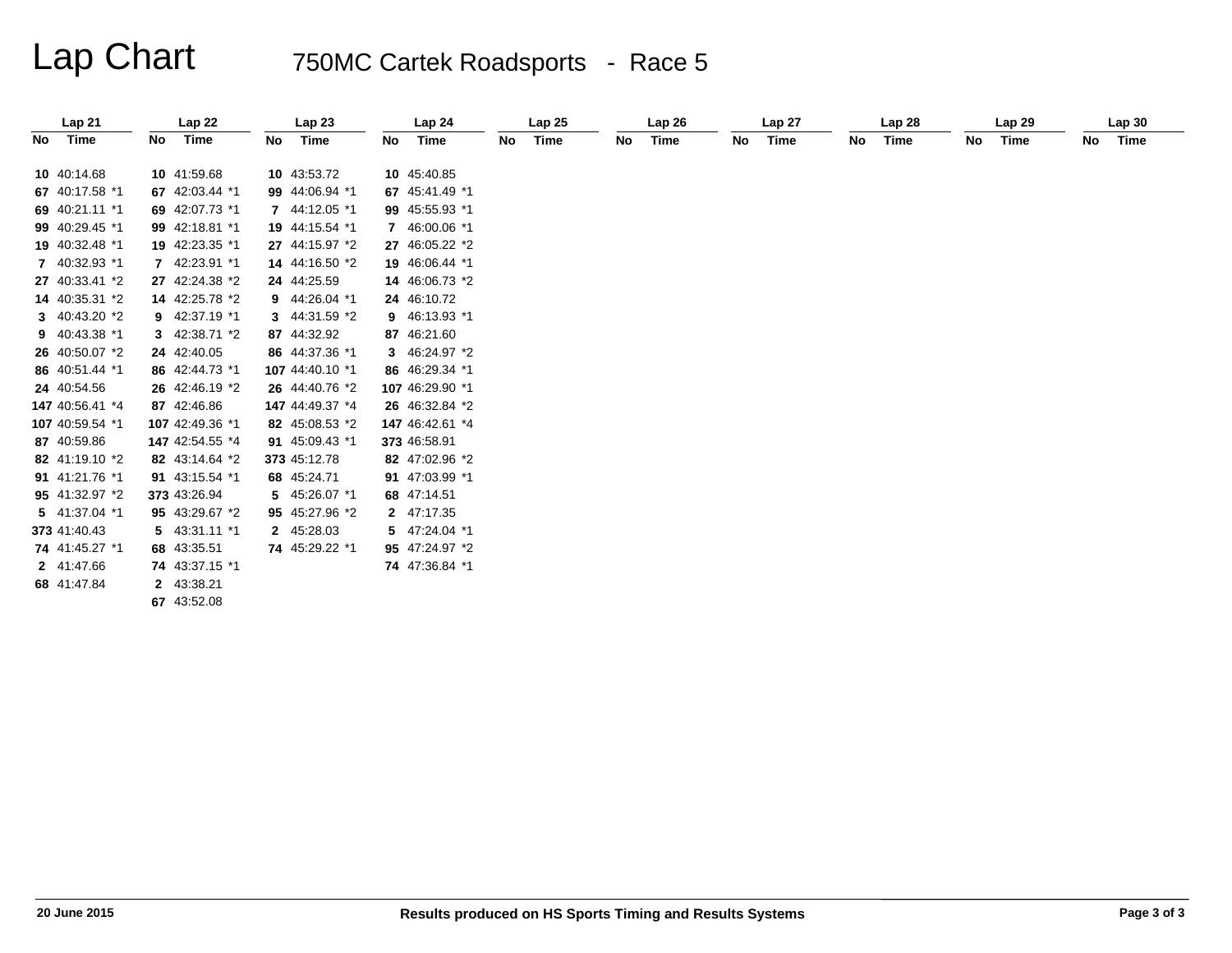## **750MC Cartek Roadsports**

## **LAP TIMES - Race 5**

| $\mathbf{2}$            |                     | <b>Grant HATFIELD</b>            |                         |                         |                         |                |                            |                |                                             |                |                          |  |  |
|-------------------------|---------------------|----------------------------------|-------------------------|-------------------------|-------------------------|----------------|----------------------------|----------------|---------------------------------------------|----------------|--------------------------|--|--|
|                         | Lap                 | $\sim$ 1                         | $\mathbf{2}$            | $\overline{\mathbf{3}}$ | $\overline{4}$          | 5 <sub>1</sub> | $\overline{\phantom{0}}$ 6 | $\overline{7}$ | 8                                           | $9^{\circ}$    | $\overline{10}$          |  |  |
|                         | 1                   | 2:12.99                          | 2:02.62                 | 1:57.25                 | 1:56.49                 | 1:59.49        | 1:57.13                    | 1:55.01        | 1:55.16                                     | 1:53.73        | 1:55.69                  |  |  |
|                         | 11                  | 1:54.29                          | 1:53.54                 | 1:53.02                 | 1:53.43                 | 3:07.59        | 2:00.78                    | 1:52.58        | 1:51.36                                     | 1:50.36        | 1:49.32                  |  |  |
|                         | 21                  | 1:49.63                          | 1:50.55                 | 1:49.82                 | 1:49.32                 |                |                            |                |                                             |                |                          |  |  |
| 3                       |                     | <b>Dawn TUMBRIDGE</b>            |                         |                         |                         |                |                            |                |                                             |                |                          |  |  |
|                         | Lap                 | $\sim$ 1                         | $\overline{\mathbf{2}}$ | $\overline{\mathbf{3}}$ | $\overline{4}$          | 5 <sub>5</sub> | $\overline{\phantom{0}}$ 6 | $\overline{7}$ | $\overline{\phantom{a}}$ 8                  | 9              | $\overline{10}$          |  |  |
|                         | $1 \quad$           | 2:23.36                          | 2:09.25                 | 2:08.49                 | 2:06.53                 | 2:05.57        | 2:04.69                    | 2:03.51        | 2:04.36                                     | 2:04.10        | 2:03.77                  |  |  |
|                         | 11                  | 3:33.82                          | 2:05.59                 | 2:01.29                 | 2:00.15                 | 1:58.44        | 1:58.93                    | 1:57.04        | 1:53.35                                     | 1:52.77        | 1:55.51                  |  |  |
|                         | 21                  | 1:52.88                          | 1:53.38                 |                         |                         |                |                            |                |                                             |                |                          |  |  |
| 5                       |                     | <b>James ROGERS</b>              |                         |                         |                         |                |                            |                |                                             |                |                          |  |  |
|                         | Lap                 | $\sim$ 1                         | $\mathbf{2}$            | $\mathbf{3}$            | $\overline{4}$          | 5 <sup>5</sup> | 6                          | $\mathbf{7}$   | 8                                           | $9^{\circ}$    | $\overline{10}$          |  |  |
|                         | $1 \quad$           | 2:13.69                          | 2:05.31                 | 2:03.37                 | 2:01.67                 | 2:00.49        | 2:00.60                    | 2:00.15        | 2:00.95                                     | 2:01.56        | 1:59.75                  |  |  |
|                         | 11                  | 1:58.47                          | 3:18.51                 | 2:01.74                 | 1:55.82                 | 1:55.75        | 2:00.98                    | 2:13.31        | 1:53.39                                     | 1:52.82        | 1:52.75                  |  |  |
|                         | 21                  | 1:54.07                          | 1:54.96                 | 1:57.97                 |                         |                |                            |                |                                             |                |                          |  |  |
| $\overline{\mathbf{7}}$ |                     | <b>Benjamin CORBEY</b>           |                         |                         |                         |                |                            |                |                                             |                |                          |  |  |
|                         | Lap                 | $\sim$ 1.000 $\sim$ 1.000 $\sim$ | $\overline{2}$          | $\overline{\mathbf{3}}$ | $\overline{\mathbf{4}}$ | 5 <sub>1</sub> | $\overline{\phantom{0}}$ 6 | $\overline{7}$ | 8                                           | $\overline{9}$ | 10                       |  |  |
|                         | $1 \quad$           | 2:15.76                          | 2:05.80                 | 2:00.99                 | 2:01.68                 | 1:58.63        | 1:58.30                    | 1:57.21        | 1:56.99                                     | 1:58.34        | 1:56.04                  |  |  |
|                         | 11                  | 1:54.89                          | 1:55.87                 | 3:20.14                 | 2:00.37                 | 1:52.81        | 1:51.65                    | 1:50.13        | 1:52.21                                     | 1:49.05        | 1:49.97                  |  |  |
|                         | 21                  | 1:50.98                          | 1:48.14                 | 1:48.01                 |                         |                |                            |                |                                             |                |                          |  |  |
| 9                       |                     | <b>Clive BUSSEY</b>              |                         |                         |                         |                |                            |                |                                             |                |                          |  |  |
|                         | Lap                 | $\sim$ 1                         | $\mathbf{2}$            | $\overline{\mathbf{3}}$ | $\overline{4}$          | 5 <sub>1</sub> | $\overline{\phantom{0}}$ 6 | $\overline{7}$ | 8                                           | 9              | $\blacksquare$ 10        |  |  |
|                         | 1                   | 2:14.31                          | 2:04.66                 | 2:01.90                 | 2:00.91                 | 1:59.02        | 1:58.24                    | 2:00.72        | 1:57.03                                     | 1:56.56        | 1:56.47                  |  |  |
|                         | 11                  | 1:55.61                          | 1:56.39                 | 3:18.57                 | 2:01.28                 | 1:58.22        | 1:52.79                    | 1:53.25        | 1:51.86                                     | 1:49.30        | 1:49.30                  |  |  |
|                         | 21                  | 1:53.81                          | 1:48.85                 | 1:47.89                 |                         |                |                            |                |                                             |                |                          |  |  |
| 10                      | <b>Allan GIBSON</b> |                                  |                         |                         |                         |                |                            |                |                                             |                |                          |  |  |
|                         |                     | Lap $1$ 2                        |                         | $\overline{\mathbf{3}}$ |                         |                | 4 5 6 7                    |                | 8                                           | 9              | $\blacksquare$ 10        |  |  |
|                         |                     | 1 2:00.90                        | 1:55.91                 | 1:54.14                 | 1:52.56                 | 1:51.28        | 1:54.43                    | 1:54.25        | 1:51.71                                     | 3:22.88        | 1:53.16                  |  |  |
|                         | 11                  | 1:50.57                          | 1:47.77                 | 1:48.99                 |                         |                |                            |                | 1:47.58  1:46.50  1:48.96  1:46.02  1:47.56 | 1:48.29        | 1:44.45                  |  |  |
|                         | 21                  | 1:44.17                          | 1:45.00                 | 1:54.04                 | 1:47.13                 |                |                            |                |                                             |                |                          |  |  |
| 14                      |                     | <b>Antony WILSON</b>             |                         |                         |                         |                |                            |                |                                             |                |                          |  |  |
|                         | Lap                 | $\sim$ 1                         |                         | $2 \t 3$                | $\overline{4}$          | $5 -$          |                            | $6$ $7$ $8$    |                                             | - 9            | $\overline{\mathbf{10}}$ |  |  |
|                         | 1                   | 2:23.35                          | 2:10.43                 | 2:08.59                 | 2:05.91                 | 2:06.32        | 2:04.82                    | 2:06.99        | 2:05.39                                     | 2:02.61        | 3:24.16                  |  |  |
|                         | 11                  | 2:11.01                          | 2:09.07                 | 2:00.48                 | 1:55.69                 | 1:58.55        | 1:55.33                    | 1:53.25        | 1:53.33                                     | 1:50.85        | 1:50.47                  |  |  |
|                         | 21                  | 1:50.72                          | 1:50.23                 |                         |                         |                |                            |                |                                             |                |                          |  |  |
| 19                      |                     | <b>Andrew STACEY</b>             |                         |                         |                         |                |                            |                |                                             |                |                          |  |  |
|                         | Lap                 | $\sim$ 1                         | $\overline{\mathbf{2}}$ | $\overline{\mathbf{3}}$ | $\overline{4}$          | 5 <sub>1</sub> | $\overline{\phantom{a}}$ 6 | $\overline{7}$ | $\overline{\mathbf{8}}$                     | $9^{\circ}$    | 10                       |  |  |
|                         | $1 \quad$           | 2:13.21                          | 2:03.80                 | 1:59.03                 | 1:57.28                 | 1:56.19        | 1:57.47                    | 1:56.16        | 1:55.73                                     | 1:58.37        | 1:55.66                  |  |  |
|                         | 11                  | 1:56.38                          | 1:56.75                 | 1:53.84                 | 3:07.55                 | 2:03.43        | 1:56.86                    | 1:58.53        | 1:53.94                                     | 1:51.83        | 1:52.63                  |  |  |
|                         | 21                  | 1:50.87                          | 1:52.19                 | 1:50.90                 |                         |                |                            |                |                                             |                |                          |  |  |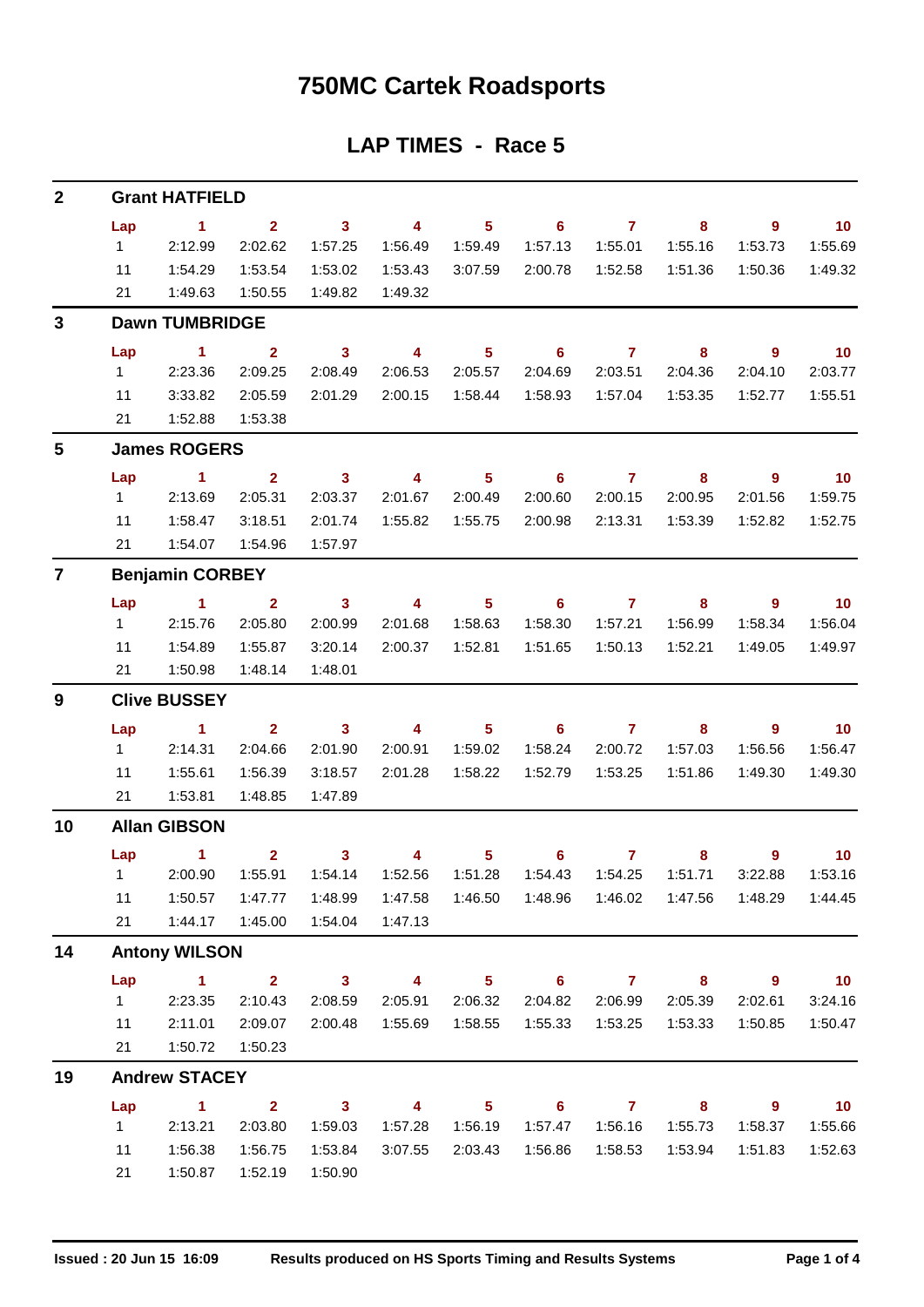| 24 |                      | <b>Rob HORSFIELD</b>                       |                         |                                                 |                         |                            |                            |                     |                         |                            |                   |  |
|----|----------------------|--------------------------------------------|-------------------------|-------------------------------------------------|-------------------------|----------------------------|----------------------------|---------------------|-------------------------|----------------------------|-------------------|--|
|    | Lap                  | $\sim$ 1                                   | $\overline{\mathbf{2}}$ | $\overline{\mathbf{3}}$                         | $\sim$ 4                | $\overline{\phantom{1}}$ 5 |                            | $6$ $7$ $8$         |                         | $\overline{\phantom{a}}$ 9 | $\blacksquare$ 10 |  |
|    |                      | 1 2:04.81                                  | 1:59.33                 | 1:58.16                                         | 1:58.07                 | 1:56.03                    | 1:55.42                    | 1:53.81             | 1:55.88                 | 3:25.88                    | 1:55.45           |  |
|    | 11                   | 1:51.22                                    | 1:53.34                 | 1:50.48                                         | 1:46.90                 | 1:49.78                    | 1:47.02                    | 1:46.39             | 1:47.05                 | 1:46.38                    | 1:45.15           |  |
|    | 21                   | 1:45.46                                    | 1:45.49                 | 1:45.54                                         | 1:45.13                 |                            |                            |                     |                         |                            |                   |  |
| 25 |                      | <b>Lea THOMPSON</b>                        |                         |                                                 |                         |                            |                            |                     |                         |                            |                   |  |
|    | Lap                  | $\sim$ $\sim$ 1                            | $\overline{\mathbf{2}}$ | $\sim$ 3                                        | $\overline{4}$          | 5 <sub>1</sub>             | $\overline{\phantom{0}}$ 6 | $\overline{7}$      | 8                       | $9^{\circ}$                | $\overline{10}$   |  |
|    |                      | 1 2:21.88                                  | 2:09.54                 | 2:08.46                                         | 2:06.71                 | 2:07.04                    | 2:06.94                    |                     | 2:06.51 2:04.77         | 2:03.09                    | 2:05.12           |  |
|    |                      | 11 3:24.20                                 | 2:09.50                 | 2:04.01                                         | 2:06.31                 | 2:04.36                    | 2:01.35                    |                     |                         |                            |                   |  |
| 26 | <b>Marco AGHEM</b>   |                                            |                         |                                                 |                         |                            |                            |                     |                         |                            |                   |  |
|    | Lap                  | $\sim$ 1                                   | $\overline{\mathbf{2}}$ |                                                 | $3 \t 4$                | $\overline{\phantom{1}}$ 5 |                            | $6 \qquad \qquad 7$ | $\overline{\mathbf{8}}$ | $\overline{\phantom{a}}$ 9 |                   |  |
|    | $1 \quad$            | 2:17.27                                    | 2:09.56                 | 2:07.81                                         | 2:08.90                 | 2:07.27                    | 2:06.37                    | 2:05.50             | 2:07.44                 | 2:06.37                    | 2:03.81           |  |
|    | 11                   | 3:25.35                                    | 2:08.64                 | 2:02.32                                         | 2:00.26                 | 2:00.64                    | 1:56.96                    | 1:57.08             | 1:54.96                 | 1:56.96                    | 1:56.12           |  |
|    |                      | 21  1:54.57  1:52.08                       |                         |                                                 |                         |                            |                            |                     |                         |                            |                   |  |
| 27 |                      | <b>Sarah NIBLETT</b>                       |                         |                                                 |                         |                            |                            |                     |                         |                            |                   |  |
|    | Lap                  | $\sim$ 1                                   | $\overline{\mathbf{2}}$ |                                                 |                         |                            | 3 4 5 6 7 8                |                     |                         | - 9                        | $\sim$ 10         |  |
|    |                      | 1 2:20.67                                  | 2:09.72                 | 2:08.16                                         | 2:06.96                 | 2:05.42                    | 2:12.22                    | 2:07.10             | 2:07.57                 | 3:29.44                    | 2:11.74           |  |
|    | 11                   | 2:02.96                                    | 1:58.63                 | 1:58.91                                         |                         |                            |                            |                     | 1:51.95                 | 1:51.88                    | 1:50.97           |  |
|    |                      | 21   1:51.59                               | 1:49.25                 |                                                 |                         |                            |                            |                     |                         |                            |                   |  |
| 55 | <b>Kevin GORE</b>    |                                            |                         |                                                 |                         |                            |                            |                     |                         |                            |                   |  |
|    | Lap                  | $\sim$ $\sim$ 1.                           |                         | $2 \qquad \qquad 3 \qquad \qquad 4$             |                         |                            | $5 \t\t 6 \t\t 7$          |                     | 8                       | 9                          | 10                |  |
|    |                      | 12:27.73                                   | 2:17.29                 | 2:16.07                                         | 2:16.44                 |                            |                            |                     |                         |                            |                   |  |
| 67 | <b>Lloyd CHAFER</b>  |                                            |                         |                                                 |                         |                            |                            |                     |                         |                            |                   |  |
|    | Lap                  | $\sim$ 1 $\sim$ 2                          |                         | $\overline{\mathbf{3}}$                         | $\overline{4}$          | $5 -$                      |                            | $6$ $7$ $8$         |                         | - 9                        | $\blacksquare$ 10 |  |
|    | $1 \quad \Box$       | 2:13.04                                    | 2:05.93                 | 2:03.38                                         | 2:00.76                 | 1:58.91                    | 1:58.04                    | 1:56.35             | 1:56.45                 | 1:55.22                    | 1:53.51           |  |
|    | 11                   | 3:18.28                                    | 2:00.53                 | 1:53.68                                         |                         | 1:51.36  1:54.65           | 1:53.67                    | 1:54.35             | 1:49.00                 | 1:47.52                    | 1:48.35           |  |
|    | 21                   | 1:45.86                                    | 1:48.64                 | 1:49.41                                         |                         |                            |                            |                     |                         |                            |                   |  |
| 68 |                      | <b>Steve HEWSON</b>                        |                         |                                                 |                         |                            |                            |                     |                         |                            |                   |  |
|    | Lap                  | $\sim$ 1                                   |                         | $\overline{\mathbf{2}}$ $\overline{\mathbf{3}}$ | $\overline{4}$          | $\overline{\phantom{0}}$ 5 | $\overline{\phantom{a}}$ 6 | $\overline{7}$      | $\overline{\mathbf{8}}$ | $\overline{\phantom{a}}$   | $\blacksquare$ 10 |  |
|    | $1 \quad$            | 2:10.08                                    | 2:02.49                 | 2:02.38                                         | 1:58.65                 | 1:56.98                    | 1:58.23                    | 1:56.23             | 1:55.85                 | 3:11.90                    | 1:59.99           |  |
|    | 11                   | 1:54.53                                    | 1:53.92                 | 1:59.33                                         | 1:55.21                 | 1:52.77                    | 1:50.19                    | 1:49.88             | 1:48.76                 | 1:47.71                    | 1:48.23           |  |
|    | 21                   | 1:49.46  1:47.67                           |                         | 1:49.20                                         | 1:49.80                 |                            |                            |                     |                         |                            |                   |  |
| 69 | <b>Aaron HARDING</b> |                                            |                         |                                                 |                         |                            |                            |                     |                         |                            |                   |  |
|    | Lap                  | $\sim$ $\sim$ 1.000                        | $\overline{\mathbf{2}}$ | $\overline{\mathbf{3}}$                         | $\overline{\mathbf{4}}$ | $5 -$                      |                            | $6 \qquad \qquad 7$ | 8                       | - 9                        | $\blacksquare$ 10 |  |
|    | $1 \quad$            | 2:11.55                                    | 2:03.31                 | 1:58.78                                         | 1:58.66                 | 1:57.11                    | 1:58.27                    | 1:56.11             | 1:57.02                 | 1:55.99                    | 1:56.41           |  |
|    | 11                   | 1:56.77                                    | 3:25.01                 | 1:59.08                                         |                         |                            | 1:56.41                    |                     |                         | 1:50.59                    | 1:47.23           |  |
|    | 21                   | 1:46.62                                    |                         |                                                 |                         |                            |                            |                     |                         |                            |                   |  |
| 73 |                      | <b>Ryan McCARTHY</b>                       |                         |                                                 |                         |                            |                            |                     |                         |                            |                   |  |
|    | Lap                  | $\overline{1}$ $\overline{2}$<br>1 2:18.53 | 2:12.38                 | 3 <sup>7</sup>                                  | 4                       | $5 -$                      |                            | $6 \t 7$            | 8                       | 9                          | 10                |  |
|    |                      |                                            |                         |                                                 |                         |                            |                            |                     |                         |                            |                   |  |
| 74 | Lap                  | <b>Ben HANCY</b><br>$\sim$ 1               |                         | $2 \t3 \t4$                                     |                         |                            | $5 \t\t 6 \t\t 7$          |                     | 8                       | - 9                        | $\blacksquare$ 10 |  |
|    | $1 \quad$            | 2:18.24                                    | 2:08.48                 | 2:05.81                                         | 2:04.03                 | 2:04.53                    | 2:03.29                    | 2:03.42             | 2:02.35                 | 2:02.36                    | 3:17.12           |  |
|    | 11                   | 2:07.56                                    | 1:59.30                 | 1:59.04                                         |                         | 1:59.38  1:56.32           | 1:55.21                    | 1:54.00             | 1:52.35                 | 1:52.34                    | 1:51.35           |  |
|    | 21                   | 1:51.88                                    | 1:52.07                 | 2:07.62                                         |                         |                            |                            |                     |                         |                            |                   |  |
|    |                      |                                            |                         |                                                 |                         |                            |                            |                     |                         |                            |                   |  |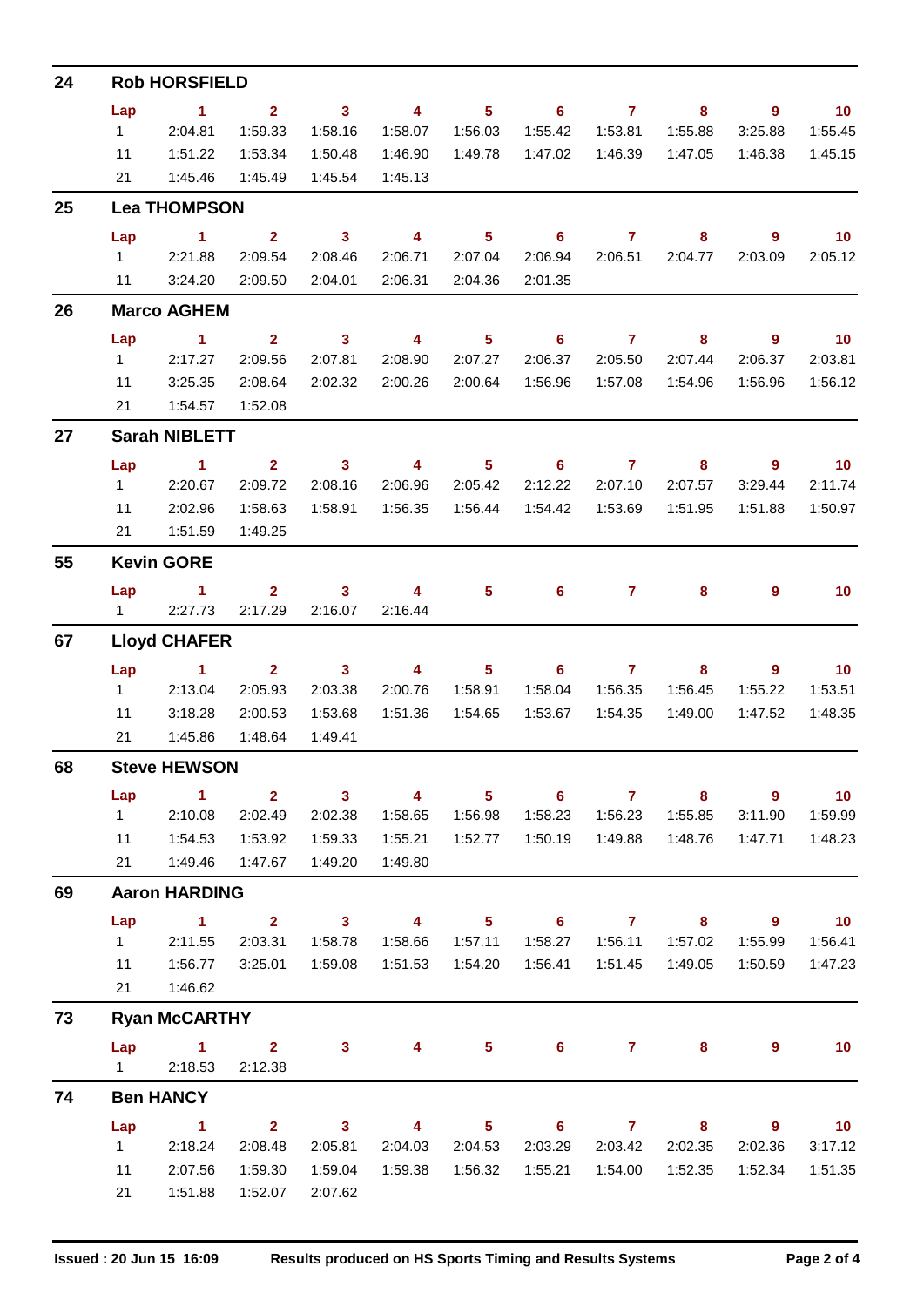| 82                |                         | <b>Steven GRIFFIN</b>  |                         |                            |                         |                  |                            |                                    |         |                                    |                             |  |  |  |  |
|-------------------|-------------------------|------------------------|-------------------------|----------------------------|-------------------------|------------------|----------------------------|------------------------------------|---------|------------------------------------|-----------------------------|--|--|--|--|
|                   | Lap                     | $\sim$ 1               | $\overline{2}$          | $\overline{\mathbf{3}}$    | $\overline{\mathbf{4}}$ | 5 <sub>5</sub>   | $\overline{\phantom{a}}$ 6 | $\sim$ $\sim$ $\sim$ $\sim$ $\sim$ | 8       | 9                                  | $\blacksquare$ 10           |  |  |  |  |
|                   | $1 \quad \blacksquare$  | 2:27.34                | 2:17.75                 | 2:13.42                    | 2:09.16                 | 2:09.74          | 2:10.95                    | 2:07.02                            | 2:05.31 | 2:07.05                            | 2:05.49                     |  |  |  |  |
|                   | 11                      | 2:07.26                | 3:06.58                 | 2:10.36                    |                         | 2:02.83 1:59.28  | 1:58.88                    |                                    |         | 1:56.44                            | 1:55.54                     |  |  |  |  |
|                   | 21                      | 1:53.89                | 1:54.43                 |                            |                         |                  |                            |                                    |         |                                    |                             |  |  |  |  |
| 86                |                         | <b>Petteri JOKINEN</b> |                         |                            |                         |                  |                            |                                    |         |                                    |                             |  |  |  |  |
|                   | Lap                     | $\sim$ 1               | $\overline{\mathbf{2}}$ | $\overline{\mathbf{3}}$    | $\overline{4}$          | 5 <sub>5</sub>   | $\overline{\phantom{0}}$ 6 | $\overline{7}$                     | 8       | $9^{\circ}$                        | $\overline{10}$             |  |  |  |  |
|                   |                         | 1 2:14.81              | 2:07.14                 | 2:02.31                    | 2:03.87                 | 2:00.01          | 1:59.06                    | 1:59.02                            | 1:59.00 | 1:58.59                            | 1:57.30                     |  |  |  |  |
|                   | 11                      | 1:58.61                | 3:10.91                 | 1:59.93                    |                         |                  | 1:52.88                    | 1:53.38                            | 1:53.29 | 1:52.83                            | 1:53.21                     |  |  |  |  |
|                   | 21                      | 1:53.29                | 1:52.63                 | 1:51.98                    |                         |                  |                            |                                    |         |                                    |                             |  |  |  |  |
| 87                | <b>Neville ANDERSON</b> |                        |                         |                            |                         |                  |                            |                                    |         |                                    |                             |  |  |  |  |
|                   | Lap                     | $\sim$ 1               | $\sim$ 2                | $\overline{\phantom{a}}$ 3 | $\overline{\mathbf{4}}$ | 5 <sup>5</sup>   | 6                          | $\overline{7}$                     | 8       | 9                                  | $\overline{10}$             |  |  |  |  |
|                   | $1 \quad$               | 2:09.50                | 2:02.72                 | 2:01.08                    | 1:57.68                 | 1:58.42          | 1:57.30                    | 1:55.10                            | 1:54.88 | 3:07.74                            | 1:55.26                     |  |  |  |  |
|                   | 11                      | 1:52.88                | 1:50.69                 | 1:50.40                    | 1:48.47                 | 1:51.78          | 1:47.84                    | 1:47.80                            | 1:47.50 | 1:46.34                            | 1:46.55                     |  |  |  |  |
|                   |                         | 21  1:46.24            | 1:47.00                 | 1:46.06                    | 1:48.68                 |                  |                            |                                    |         |                                    |                             |  |  |  |  |
| 91                |                         | <b>Jack SYCAMORE</b>   |                         |                            |                         |                  |                            |                                    |         |                                    |                             |  |  |  |  |
|                   | Lap                     | $\sim$ 1 $\sim$ 2      |                         | $\overline{\mathbf{3}}$    | $\overline{4}$          | 5 <sub>5</sub>   | $\overline{\phantom{0}}$ 6 | $\overline{7}$                     | 8       | $\overline{\phantom{a}}$ 9         | $\overline{\phantom{0}}$ 10 |  |  |  |  |
|                   | $1 \quad$               | 2:14.76                | 2:06.82                 | 2:01.40                    | 2:03.70                 | 2:02.14          | 2:04.69                    | 1:59.53                            | 1:59.28 | 2:03.72                            | 1:59.78                     |  |  |  |  |
|                   | 11                      | 1:59.25                | 3:10.87                 | 2:02.82                    |                         | 1:55.71  1:56.75 | 1:54.90                    | 1:56.22                            | 1:54.22 | 1:55.36                            | 1:54.24                     |  |  |  |  |
|                   | 21                      | 1:53.78                | 1:53.89                 | 1:54.56                    |                         |                  |                            |                                    |         |                                    |                             |  |  |  |  |
| 95                | <b>James RUDECKI</b>    |                        |                         |                            |                         |                  |                            |                                    |         |                                    |                             |  |  |  |  |
|                   | Lap                     | $\sim$ 1               | $\overline{2}$          | $\sim$ 3                   | $\overline{\mathbf{4}}$ | $5^{\circ}$      | $\overline{6}$ 7           |                                    | 8       | 9                                  | $\overline{10}$             |  |  |  |  |
|                   | $1 \quad$               | 2:28.22                | 2:17.54                 | 2:14.86                    | 2:07.21                 | 2:09.29          | 2:10.13                    | 2:08.27                            | 2:05.88 | 2:06.60                            | 3:22.18                     |  |  |  |  |
|                   | 11                      | 2:10.42                | 2:03.63                 | 2:02.20                    |                         | 2:01.49 2:01.56  | 1:59.91                    | 1:58.71                            | 1:57.33 | 1:56.11                            | 1:56.70                     |  |  |  |  |
|                   |                         | 21   1:58.29           | 1:57.01                 |                            |                         |                  |                            |                                    |         |                                    |                             |  |  |  |  |
| 99                |                         | <b>Mick NICHOLLS</b>   |                         |                            |                         |                  |                            |                                    |         |                                    |                             |  |  |  |  |
|                   |                         | Lap 1                  | $\overline{2}$          | $\mathbf{3}$               | $\overline{4}$          | 5 <sub>1</sub>   | $\overline{\phantom{0}}$ 6 | $\overline{7}$                     | 8       | 9                                  | 10                          |  |  |  |  |
|                   |                         | $1 \t 2:16.48$         | 2:05.45                 | 2:02.28                    | 2:01.09                 | 1:59.15          | 1:57.86                    | 1:58.10                            | 1:56.19 | 1:56.09                            | 1:55.90                     |  |  |  |  |
|                   | 11                      | 1:55.22                | 3:15.97                 | 2:03.67                    |                         |                  |                            |                                    |         |                                    | 1:47.54  1:49.04            |  |  |  |  |
|                   |                         | 21  1:49.36            | 1:48.13                 | 1:48.99                    |                         |                  |                            |                                    |         |                                    |                             |  |  |  |  |
| 107<br>147<br>174 | <b>Darren HOWE</b>      |                        |                         |                            |                         |                  |                            |                                    |         |                                    |                             |  |  |  |  |
|                   | Lap                     | $\sim$ $\sim$ 1.       |                         | $2 \t 3 \t 4$              |                         |                  | $5 \t\t 6 \t\t 7 \t\t 8$   |                                    |         | $\overline{\phantom{a}}$ 9         | $\sim$ 10                   |  |  |  |  |
|                   | $1 \quad \Box$          | 2:19.95                | 2:10.32                 | 2:04.28                    | 2:02.23                 | 2:00.33          | 1:58.88                    | 1:57.29                            | 1:56.06 | 1:56.18                            | 1:57.08                     |  |  |  |  |
|                   | 11                      | 3:32.93                | 1:59.51                 | 1:54.83                    |                         |                  | 1:51.10                    |                                    |         | 1:51.08                            | 1:49.11                     |  |  |  |  |
|                   |                         | 21   1:49.82           | 1:50.74                 | 1:49.80                    |                         |                  |                            |                                    |         |                                    |                             |  |  |  |  |
|                   |                         | <b>Simon HANDS</b>     |                         |                            |                         |                  |                            |                                    |         |                                    |                             |  |  |  |  |
|                   | Lap                     | $\sim$ $\sim$ 1        |                         | $2 \t 3 \t 4$              |                         |                  | 5 6 7 8                    |                                    |         | $\overline{9}$ and $\overline{10}$ |                             |  |  |  |  |
|                   |                         | $1 \t 2:11.84$         | 2:29.38                 | 2:08.64                    | 2:04.97                 | 2:05.53          | 2:03.97                    | 2:05.47                            | 2:03.03 | 2:03.14                            | 7:19.42                     |  |  |  |  |
|                   |                         | 11 2:10.29             | 2:03.95                 | 1:58.76                    | 2:00.69                 | 2:05.50          | 1:57.13                    | 1:59.70                            | 1:58.14 | 1:54.82                            | 1:53.24                     |  |  |  |  |
|                   |                         | <b>Robert JARMAN</b>   |                         |                            |                         |                  |                            |                                    |         |                                    |                             |  |  |  |  |
|                   |                         | $Lap$ 1 2              |                         |                            | $3 \t 4$                | 5 <sub>5</sub>   | $6^{\circ}$                | $\overline{7}$                     | 8       | 9                                  | 10                          |  |  |  |  |
|                   | $1 \quad \Box$          | 2:16.34                | 2:05.07                 | 2:02.72                    | 2:01.42                 |                  |                            |                                    |         |                                    |                             |  |  |  |  |